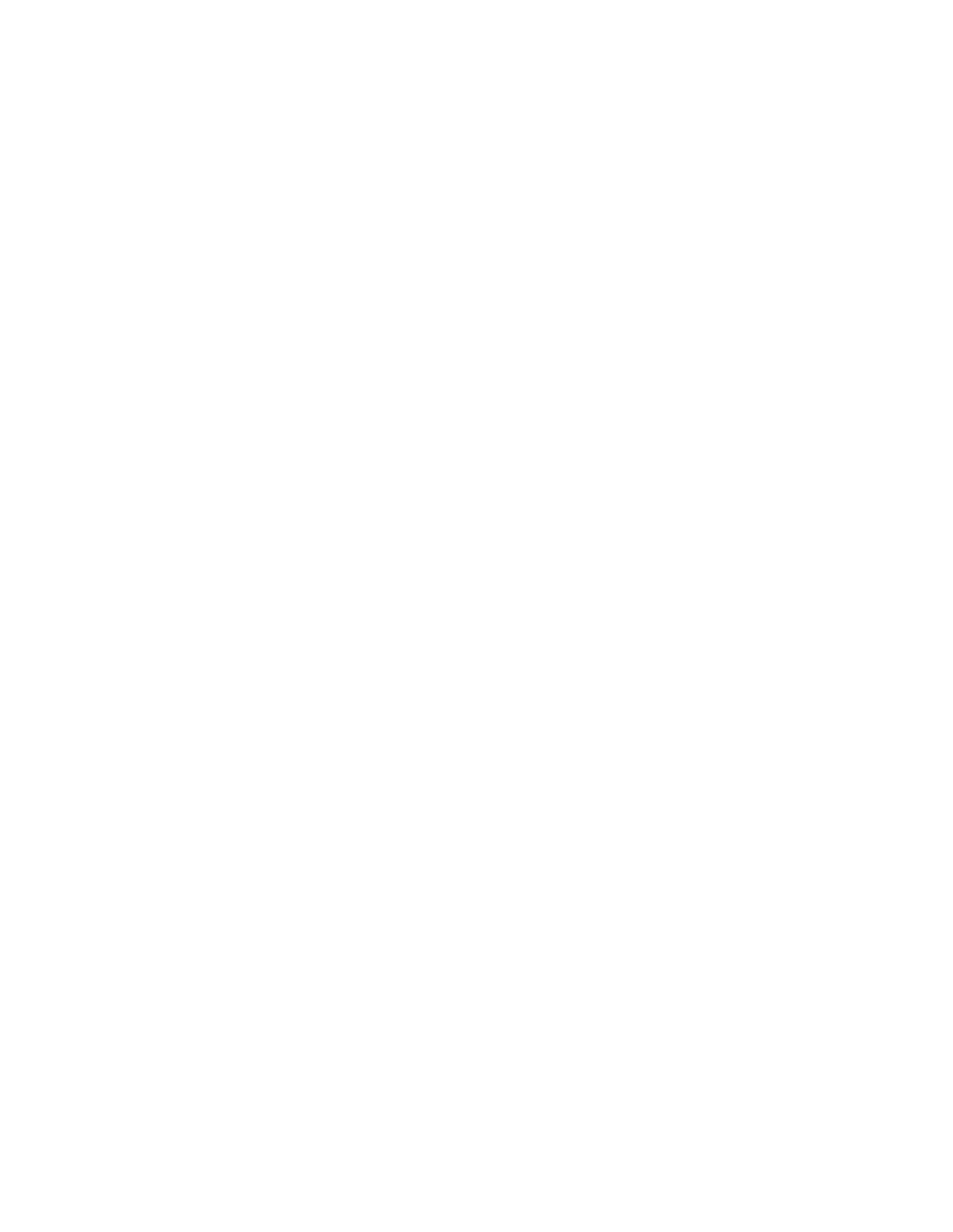

| $\text{GUARDIAN}^\circ$ The Guardian Life Insurance                                                                                                                                                                                           |                         |           |              | <b>Application for Long Term Disability Income Benefit</b> |                                 |                           |                                                          |
|-----------------------------------------------------------------------------------------------------------------------------------------------------------------------------------------------------------------------------------------------|-------------------------|-----------|--------------|------------------------------------------------------------|---------------------------------|---------------------------|----------------------------------------------------------|
| Send to: Group Long Term Disability Claims, P.O. Box 14333, Lexington, KY 40512<br>For Customer Service: (800) 538-4583 Fax: (610) 807-8221<br>Secure E-mail: www.GuardianAnytime.com, click Secure Channel, select Group_LTD_Claims@glic.com |                         |           |              |                                                            |                                 |                           |                                                          |
|                                                                                                                                                                                                                                               |                         |           |              | <b>SECTION 1 - CLAIMANT STATEMENT</b>                      |                                 |                           |                                                          |
| To be completed by the Employee/Member (Be sure to answer ALL questions - Failure to do so may delay your claim review)                                                                                                                       |                         |           |              |                                                            |                                 |                           |                                                          |
| <b>INFORMATION ABOUT YOU</b>                                                                                                                                                                                                                  |                         |           |              |                                                            |                                 |                           |                                                          |
| <b>First Name</b>                                                                                                                                                                                                                             | Middle Initial          |           |              | Last Name                                                  |                                 |                           | Social Security Number                                   |
| Address of Residence                                                                                                                                                                                                                          |                         |           | City         |                                                            | State                           |                           | Zip                                                      |
| Telephone #                                                                                                                                                                                                                                   | Cell # or alternate $#$ |           |              | E-mail Address                                             |                                 |                           |                                                          |
|                                                                                                                                                                                                                                               |                         |           |              | $\Box$ Male<br>$\Box$ Female                               | $\Box$ Single<br>$\Box$ Married |                           | $\Box$ Widowed<br>□ Divorced<br>$\Box$ Other legal union |
|                                                                                                                                                                                                                                               |                         |           |              |                                                            |                                 |                           |                                                          |
| Please indicate the extent of your formal education (circle one). This information is needed to evaluate return to work potential.<br>Schooling Completed: 1 2 3 4 5 6 7 8 9 10 11 12<br>College:                                             |                         |           |              | Diploma: $\Box$ Yes $\Box$ No                              |                                 | GED: $\Box$ Yes $\Box$ No |                                                          |
| Briefly describe your past work experience for the last 20 years or attach resume. (Begin with your most recent job.)                                                                                                                         |                         |           |              |                                                            |                                 |                           |                                                          |
| Job Title                                                                                                                                                                                                                                     |                         |           |              | <b>Duties</b>                                              |                                 |                           | # of Years Worked                                        |
| (a)                                                                                                                                                                                                                                           |                         |           |              |                                                            |                                 |                           |                                                          |
| (b)                                                                                                                                                                                                                                           |                         |           |              |                                                            |                                 |                           |                                                          |
| (C)                                                                                                                                                                                                                                           |                         |           |              |                                                            |                                 |                           |                                                          |
| (d)                                                                                                                                                                                                                                           |                         |           |              |                                                            |                                 |                           |                                                          |
| Spouse's First Name                                                                                                                                                                                                                           |                         | Last Name |              |                                                            |                                 |                           | Date of Birth (Month, Day, Year)                         |
| Do you authorize us to speak with someone other than yourself regarding your claim? $\Box$ Yes $\Box$ No If yes, advise of name, relationship and<br>telephone # below:                                                                       |                         |           |              |                                                            |                                 |                           |                                                          |
| Name                                                                                                                                                                                                                                          |                         |           | Relationship |                                                            |                                 | Telephone #               |                                                          |
| Do you have any dependent children? $\Box$ Yes $\Box$ No If yes, name and birth date of each child                                                                                                                                            |                         |           |              |                                                            |                                 |                           |                                                          |
| Do you have an appointed Durable Power of Attorney to handle your financial affairs? $\Box$ Yes $\Box$ No If yes, please attach a copy.                                                                                                       |                         |           |              |                                                            |                                 |                           |                                                          |
| <b>INFORMATION ABOUT YOUR CLAIMED DISABILITY</b>                                                                                                                                                                                              |                         |           |              |                                                            |                                 |                           |                                                          |
| Please provide the date you were first unable to work your regular work schedule due to your condition: ____________________ How many hours did you<br>work that day?                                                                         |                         |           |              |                                                            |                                 |                           |                                                          |
| Since that date, have you done any work? □ Yes □ No If yes, indicate dates worked, name of employer, and amount earned                                                                                                                        |                         |           |              |                                                            |                                 |                           |                                                          |
| Before you stopped working, did your condition require you to change your job, or the way you did your job? [] Yes [] No If yes, please explain:                                                                                              |                         |           |              |                                                            |                                 |                           |                                                          |

What job duties are you unable to perform due to your condition and why?

| If you have not returned to work, do you expect to? $\Box$ Yes $\Box$ No $\Box$ Unknown                                                 | If yes, Part time (date) $\frac{1}{2}$ |  | Full time |
|-----------------------------------------------------------------------------------------------------------------------------------------|----------------------------------------|--|-----------|
| $\Box$ Would you be interested in vocational rehabilitation services to assist with your return to work? $\Box$ Yes $\Box$ No<br>(date) |                                        |  |           |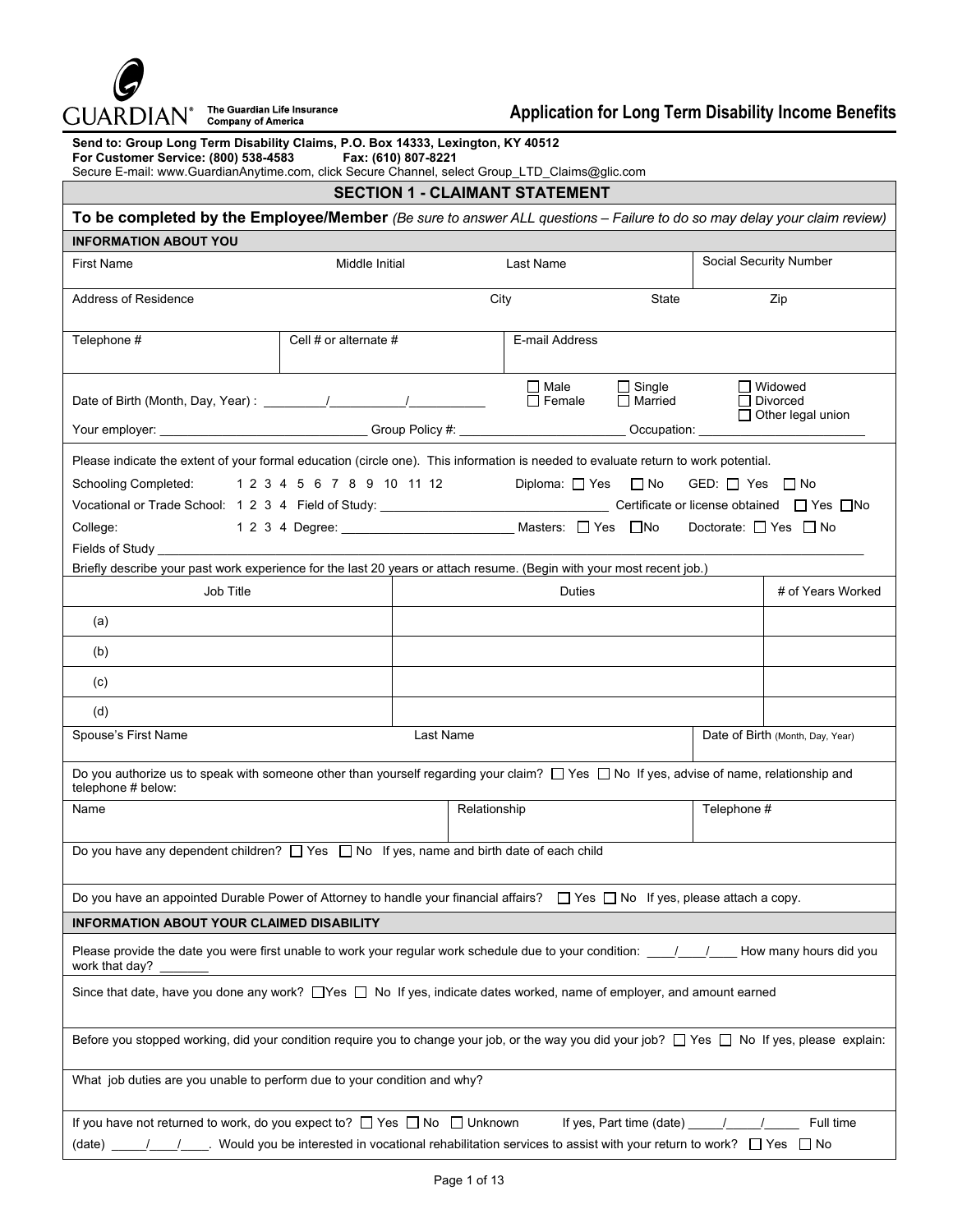| What is or are your disabling condition(s)?                                                                                                                            |                                                                                                                                    |             |                                                                                                                                                              |  |  |  |
|------------------------------------------------------------------------------------------------------------------------------------------------------------------------|------------------------------------------------------------------------------------------------------------------------------------|-------------|--------------------------------------------------------------------------------------------------------------------------------------------------------------|--|--|--|
| What were your first symptoms?                                                                                                                                         |                                                                                                                                    |             |                                                                                                                                                              |  |  |  |
| Have you had this condition before? $\Box$ Yes $\Box$ No<br>If yes, when?                                                                                              |                                                                                                                                    |             |                                                                                                                                                              |  |  |  |
| Next to each Activity of Daily Living (ADL) listed below, please place the number that most accurately reflects your ability or inability to perform<br>each activity: |                                                                                                                                    |             |                                                                                                                                                              |  |  |  |
| $3 = 1$ cannot perform this activity.                                                                                                                                  | $1 = 1$ can perform this activity independently;<br>2 = I can perform this activity with the use of equipment or adaptive devices; |             |                                                                                                                                                              |  |  |  |
| Bathe (tub, shower, or sponge) Transfer from bed to chair                                                                                                              |                                                                                                                                    |             |                                                                                                                                                              |  |  |  |
| Dress yourself<br>Use the toilet                                                                                                                                       | Feed yourself with food that has been prepared and made available to you                                                           |             | Voluntary bladder and bowel control or ability to maintain a reasonable level of personal hygiene                                                            |  |  |  |
| or medication management? T Yes T No If yes, describe:                                                                                                                 |                                                                                                                                    |             | Have you suffered a severe cognitive impairment that renders you unable to perform common tasks, such as using the phone, money management,                  |  |  |  |
|                                                                                                                                                                        |                                                                                                                                    |             |                                                                                                                                                              |  |  |  |
| Name of Physician                                                                                                                                                      |                                                                                                                                    |             | Physician's Telephone #                                                                                                                                      |  |  |  |
| Is your condition related to your employment? $\Box$ Yes $\Box$ No If yes, please explain:                                                                             |                                                                                                                                    |             |                                                                                                                                                              |  |  |  |
| Have you filed, or do you intend to file a Workers' Compensation Claim? $\Box$ Yes $\Box$ No If yes, attach a copy of the award or denial.                             |                                                                                                                                    |             |                                                                                                                                                              |  |  |  |
| If your disability was caused by an accident, answer the following questions:                                                                                          |                                                                                                                                    |             |                                                                                                                                                              |  |  |  |
| When, where and how did the accident occur?                                                                                                                            |                                                                                                                                    |             |                                                                                                                                                              |  |  |  |
| name, address and telephone #:                                                                                                                                         |                                                                                                                                    |             | If a police report was filed, attach a copy of the report. Do you intend to file suit regarding this accident? $\Box$ Yes $\Box$ No If yes, provide attorney |  |  |  |
| <b>INFORMATION ABOUT YOUR CARE AND TREATMENT</b>                                                                                                                       |                                                                                                                                    |             |                                                                                                                                                              |  |  |  |
| Family Physician Name                                                                                                                                                  |                                                                                                                                    | Specialty   |                                                                                                                                                              |  |  |  |
| Address                                                                                                                                                                |                                                                                                                                    | City        | State<br>Zip                                                                                                                                                 |  |  |  |
| Telephone #                                                                                                                                                            | Fax #                                                                                                                              |             | Dates Seen:<br>to $\frac{1}{\sqrt{2}}$                                                                                                                       |  |  |  |
| List all other physicians, pharmacy, and hospitals you have seen for your condition (attach separate sheet, if needed)                                                 |                                                                                                                                    |             |                                                                                                                                                              |  |  |  |
| Physician Name                                                                                                                                                         |                                                                                                                                    | Specialty   |                                                                                                                                                              |  |  |  |
| Address                                                                                                                                                                |                                                                                                                                    | City        | State<br>Zip                                                                                                                                                 |  |  |  |
| Telephone #                                                                                                                                                            | Fax#                                                                                                                               |             | Dates Seen:<br>to $\overline{\phantom{0}}$                                                                                                                   |  |  |  |
| Physician name                                                                                                                                                         |                                                                                                                                    | Specialty   |                                                                                                                                                              |  |  |  |
| Address                                                                                                                                                                |                                                                                                                                    | City        | State<br>Zip                                                                                                                                                 |  |  |  |
| Telephone #                                                                                                                                                            | Fax#                                                                                                                               |             | Dates Seen:                                                                                                                                                  |  |  |  |
| <b>Pharmacy Name</b>                                                                                                                                                   |                                                                                                                                    | Telephone # | Fax#                                                                                                                                                         |  |  |  |
| Address                                                                                                                                                                |                                                                                                                                    | City        | State<br>Zip                                                                                                                                                 |  |  |  |
| <b>Hospital Name</b>                                                                                                                                                   |                                                                                                                                    |             | Dates of Hospitalization:<br>to $\qquad$                                                                                                                     |  |  |  |
| Address                                                                                                                                                                |                                                                                                                                    | City        | State<br>Zip                                                                                                                                                 |  |  |  |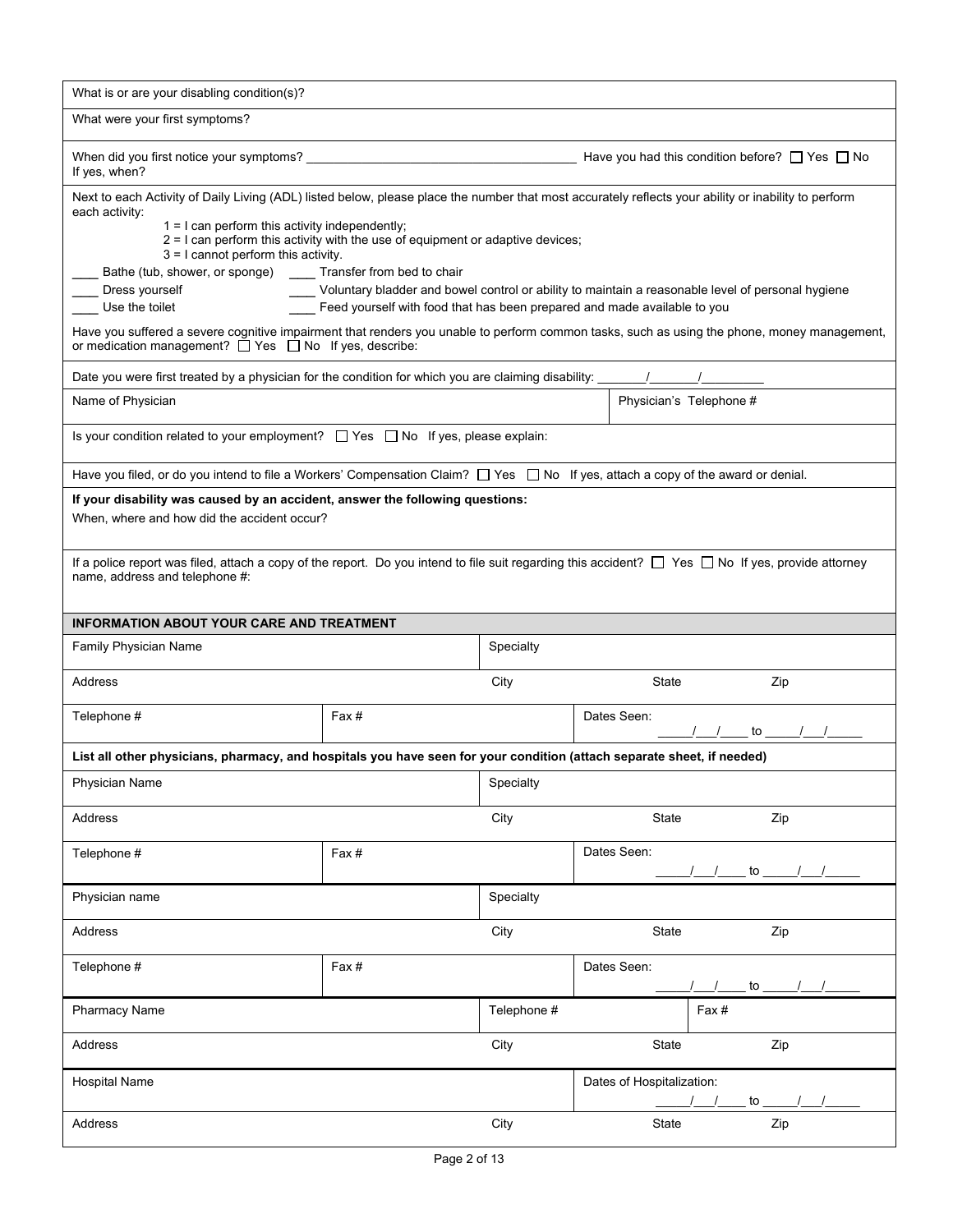#### **OTHER INCOME/BENEFITS**

**Complete the sections below for any other income/benefits you have received/are receiving, or are eligible to receive during your disability. Please attach a copy of the award letter.** 

| Source of income                                                                                                                                                                                                               | Amount(week/month)                                                                                                                                                                                                                                                                                                                                                                                                       | Date claim was filed                                                                                                                                                                                                                 | Date payments began                                                                                                                                                                                                           | Date payments ended |
|--------------------------------------------------------------------------------------------------------------------------------------------------------------------------------------------------------------------------------|--------------------------------------------------------------------------------------------------------------------------------------------------------------------------------------------------------------------------------------------------------------------------------------------------------------------------------------------------------------------------------------------------------------------------|--------------------------------------------------------------------------------------------------------------------------------------------------------------------------------------------------------------------------------------|-------------------------------------------------------------------------------------------------------------------------------------------------------------------------------------------------------------------------------|---------------------|
| Sick pay or salary continuation                                                                                                                                                                                                | $\frac{1}{2}$                                                                                                                                                                                                                                                                                                                                                                                                            | N/A                                                                                                                                                                                                                                  |                                                                                                                                                                                                                               |                     |
| Earnings from work while<br>disabled                                                                                                                                                                                           | $\frac{1}{2}$                                                                                                                                                                                                                                                                                                                                                                                                            | N/A                                                                                                                                                                                                                                  |                                                                                                                                                                                                                               |                     |
| <b>State Disability</b>                                                                                                                                                                                                        | $\frac{1}{2}$                                                                                                                                                                                                                                                                                                                                                                                                            | <u> 1989 - Johann Harry Harry Harry Harry Harry Harry Harry Harry Harry Harry Harry Harry Harry Harry Harry Harry Harry Harry Harry Harry Harry Harry Harry Harry Harry Harry Harry Harry Harry Harry Harry Harry Harry Harry Ha</u> |                                                                                                                                                                                                                               |                     |
| Short Term Disability                                                                                                                                                                                                          | $\frac{1}{2}$                                                                                                                                                                                                                                                                                                                                                                                                            | <u> 1980 - John Harry Harry Harry Harry Harry Harry Harry Harry Harry Harry Harry Harry Harry Harry Harry Harry Harry Harry Harry Harry Harry Harry Harry Harry Harry Harry Harry Harry Harry Harry Harry Harry Harry Harry Harr</u> |                                                                                                                                                                                                                               |                     |
| Workers' Compensation                                                                                                                                                                                                          | $\frac{1}{2}$                                                                                                                                                                                                                                                                                                                                                                                                            | <u>and the contract of the contract of the contract of the contract of the contract of the contract of the contract of the contract of the contract of the contract of the contract of the contract of the contract of the contr</u> |                                                                                                                                                                                                                               |                     |
| No-Fault Insurance                                                                                                                                                                                                             | $\frac{1}{2}$                                                                                                                                                                                                                                                                                                                                                                                                            | the control of the control of the control of the control of the control of                                                                                                                                                           | the control of the control of the control of the control of the control of the control of the control of the control of the control of the control of the control of the control of the control of the control of the control |                     |
| Social Security Disability                                                                                                                                                                                                     | $\frac{1}{2}$                                                                                                                                                                                                                                                                                                                                                                                                            | <u> 1989 - Johann Barbara, martin a</u>                                                                                                                                                                                              |                                                                                                                                                                                                                               |                     |
| Social Security Retirement                                                                                                                                                                                                     | $\frac{1}{2}$                                                                                                                                                                                                                                                                                                                                                                                                            | the control of the control of the control of                                                                                                                                                                                         |                                                                                                                                                                                                                               |                     |
| Pension/Disability                                                                                                                                                                                                             | $\begin{array}{c c c c c} \hline \texttt{S} & \texttt{S} & \texttt{S} & \texttt{S} & \texttt{S} & \texttt{S} & \texttt{S} & \texttt{S} & \texttt{S} & \texttt{S} & \texttt{S} & \texttt{S} & \texttt{S} & \texttt{S} & \texttt{S} & \texttt{S} & \texttt{S} & \texttt{S} & \texttt{S} & \texttt{S} & \texttt{S} & \texttt{S} & \texttt{S} & \texttt{S} & \texttt{S} & \texttt{S} & \texttt{S} & \texttt{S} & \texttt{S}$ | <u> 1989 - Johann John Stein, market fan it ferstjer fan it ferstjer fan it ferstjer fan it ferstjer fan it ferstjer fan it ferstjer fan it ferstjer fan it ferstjer fan it ferstjer fan it ferstjer fan it ferstjer fan it fers</u> |                                                                                                                                                                                                                               |                     |
| Pension/Retirement                                                                                                                                                                                                             | $\frac{1}{2}$                                                                                                                                                                                                                                                                                                                                                                                                            |                                                                                                                                                                                                                                      |                                                                                                                                                                                                                               |                     |
| Unemployment                                                                                                                                                                                                                   | $\frac{1}{2}$                                                                                                                                                                                                                                                                                                                                                                                                            |                                                                                                                                                                                                                                      |                                                                                                                                                                                                                               |                     |
| Other the contract of the contract of the contract of the contract of the contract of the contract of the contract of the contract of the contract of the contract of the contract of the contract of the contract of the cont |                                                                                                                                                                                                                                                                                                                                                                                                                          |                                                                                                                                                                                                                                      |                                                                                                                                                                                                                               |                     |

**Please contact us immediately if any of the above sources of income changes.** 

#### **INFORMATION ABOUT TAX WITHHOLDING**

Federal law requires us to withhold income tax from your check **only if you request us to do so.** We are also required to send a report to your employer at the end of each calendar year showing your name, total amount of benefits paid to you, total amount withheld, if any, and your social security number. If you want us to withhold tax, please indicate on the line below the whole dollar amount or percentage to be withheld per month. (Minimum of \$20.00)

\$\_\_\_\_\_\_\_\_\_\_\_\_\_\_\_\_.00 or \_\_\_\_\_\_\_\_\_\_\_\_\_\_\_%

#### **FRAUD NOTICE**

Any person who knowingly and with intent to defraud any insurance company or other person files an application for insurance or statements of claim containing any materially, false information, or conceals for purpose of misleading information concerning any fact material thereto, commits a fraudulent insurance act, which is a crime, and may also be subject to civil penalties, or denial of insurance benefits.

**The laws of New York require the following statement appear:** Any person who knowingly and with intent to defraud any insurance company or other person files an application for insurance or statement of claim containing any materially false information, or conceals for the purpose of misleading, information concerning any fact material thereto, commits a fraudulent insurance act, which is a crime, and shall also be subject to a civil penalty not to exceed five thousand dollars and the stated value of the claim for each such violation.

\_\_\_\_\_\_\_\_\_\_\_\_\_\_\_\_\_\_\_\_\_\_\_\_\_\_\_\_\_\_\_\_\_\_\_\_\_\_\_\_\_\_\_\_\_\_\_\_\_\_\_\_\_\_\_\_\_\_\_\_\_\_\_\_\_\_\_\_\_\_\_\_\_\_\_\_\_\_\_\_\_\_\_\_\_\_\_\_ Date \_\_\_\_ / \_\_\_\_ / \_\_\_\_\_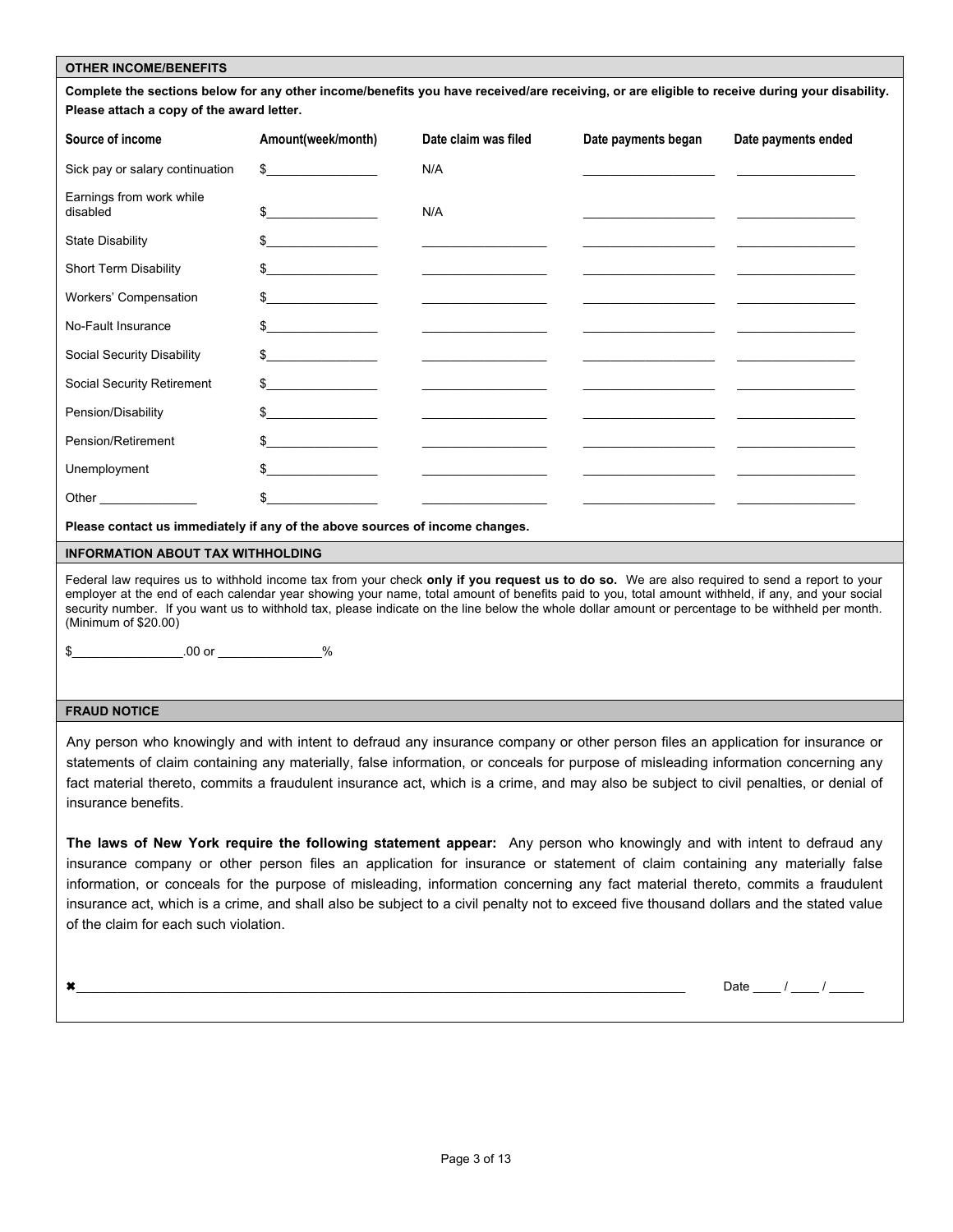# **Fraud Warning Statements**

### **The laws of several states require the following statements to appear on the claim form:**

**Alabama:** Any person who knowingly presents a false or fraudulent claim for payment of a loss or benefit or who knowingly presents false information in an application for insurance is guilty of a crime and may be subject to restitution fines or confinement in prison, or any combination thereof.

**Arizona:** For your protection Arizona law requires the following statement to appear on this form. Any person who knowingly presents a false or fraudulent claim for payment of a loss is subject to criminal and civil penalties.

**California:** For your protection California law requires the following to appear on this form: The falsity of any statement in the application shall not bar the right to recovery under the policy unless such false statement was made with actual intent to deceive or unless it materially affected either the acceptance of the risk or the hazard assumed by the insurer.

**Colorado:** It is unlawful to knowingly provide false, incomplete, or misleading facts or information to an insurance company for the purpose of defrauding or attempting to defraud the company. Penalties may include imprisonment, fines, denial of insurance and civil damages. Any insurance company or agent of an insurance company who knowingly provides false, incomplete, or misleading facts or information to a policyholder or claimant for the purpose of defrauding or attempting to defraud the policyholder or claimant with regard to a settlement or award payable from insurance proceeds shall be reported to the Colorado Division of Insurance within the Department of Regulatory Agencies.

**Connecticut, Iowa, Kansas, Nebraska, Oregon, and Vermont:** Any person who knowingly, and with intent to defraud any insurance company or other person, files an application of insurance or statement of claim containing any materially false information or conceals, for the purpose of misleading, information concerning any fact material thereto, may be guilty of a fraudulent insurance act, which may be a crime, and may also be subject to civil penalties.

**Delaware, Indiana and Oklahoma:** WARNING: Any person who knowingly, and with the intent to injure, defraud or deceive any insurer, makes any claim for the proceeds of an insurance policy containing any false, incomplete or misleading information is guilty of a felony.

**District of Columbia:** WARNING: It is a crime to provide false or misleading information to an insurer for the purpose of defrauding the insurer or any other person. Penalties include imprisonment and/or fines. In addition, an insurer may deny insurance benefits, if false information materially related to a claim was provided by the applicant.

**Florida:** Any person who knowingly and with intent to injure, defraud, or deceive any insurer files a statement of claim or an application containing any false, incomplete, or misleading information is guilty of a felony of the third degree.

**Kentucky:** Any person who knowingly and with intent to defraud any insurance company or other person files a statement of claim containing any materially false information or conceals, for the purpose of misleading, information concerning any fact material thereto commits a fraudulent insurance act, which is a crime.

**Louisiana and Texas:** Any person who knowingly presents a false or fraudulent claim for payment of a loss or benefit is guilty of a crime and may be subject to fines and confinements in state prison.

**New Mexico**: Any person who knowingly presents a false or fraudulent claim for payment or a loss or benefit or knowingly presents false information in an application for insurance is guilty of a crime and may be subject to civil fines and criminal penalties or denial of insurance benefits.

**Maine, Tennessee, Virginia and Washington:** It is a crime to knowingly provide false, incomplete or misleading information to an insurance company for the purpose of defrauding the company. Penalties may include imprisonment, fines or a denial of insurance benefit.

**Maryland:** Any person who knowingly or willfully presents a false or fraudulent claim for payment of a loss or benefit or knowingly or willfully presents false information in an application for insurance is guilty of a crime and may be subject to fines and confinement in prison.

**Minnesota:** A person who files a claim with intent to defraud or helps commit a fraud against an insurer is guilty of a crime.

**New Hampshire:** Any person who, with a purpose to injure, defraud or deceive any insurance company, files a statement of claim containing any false, incomplete or misleading information is subject to prosecution and punishment for insurance fraud, as provided in N.H. Rev. Stat. Ann. § 638:20.

**New Jersey:** Any person who knowingly files a statement of claim containing any false or misleading information is subject to criminal and civil penalties.

**Ohio:** Any person who with intent to defraud or knowing that he/she is facilitating a fraud against an insurer, submits an application or files a claim containing a false or deceptive statement is guilty of insurance fraud.

**Pennsylvania:** Any person who knowingly and with intent to defraud any insurance company or other person files an application for insurance or statement of claim containing any materially false information or conceals for the purpose of misleading, information concerning any fact material thereto commits a fraudulent insurance act, which is a crime and subjects such person to criminal and civil penalties.

**Rhode Island:** Any person who knowingly and willfully presents a false or fraudulent claim for payment of a loss or benefit or knowingly and willfully presents false information in an application for insurance is guilty of a crime and may be subject to fines and confinement in prison.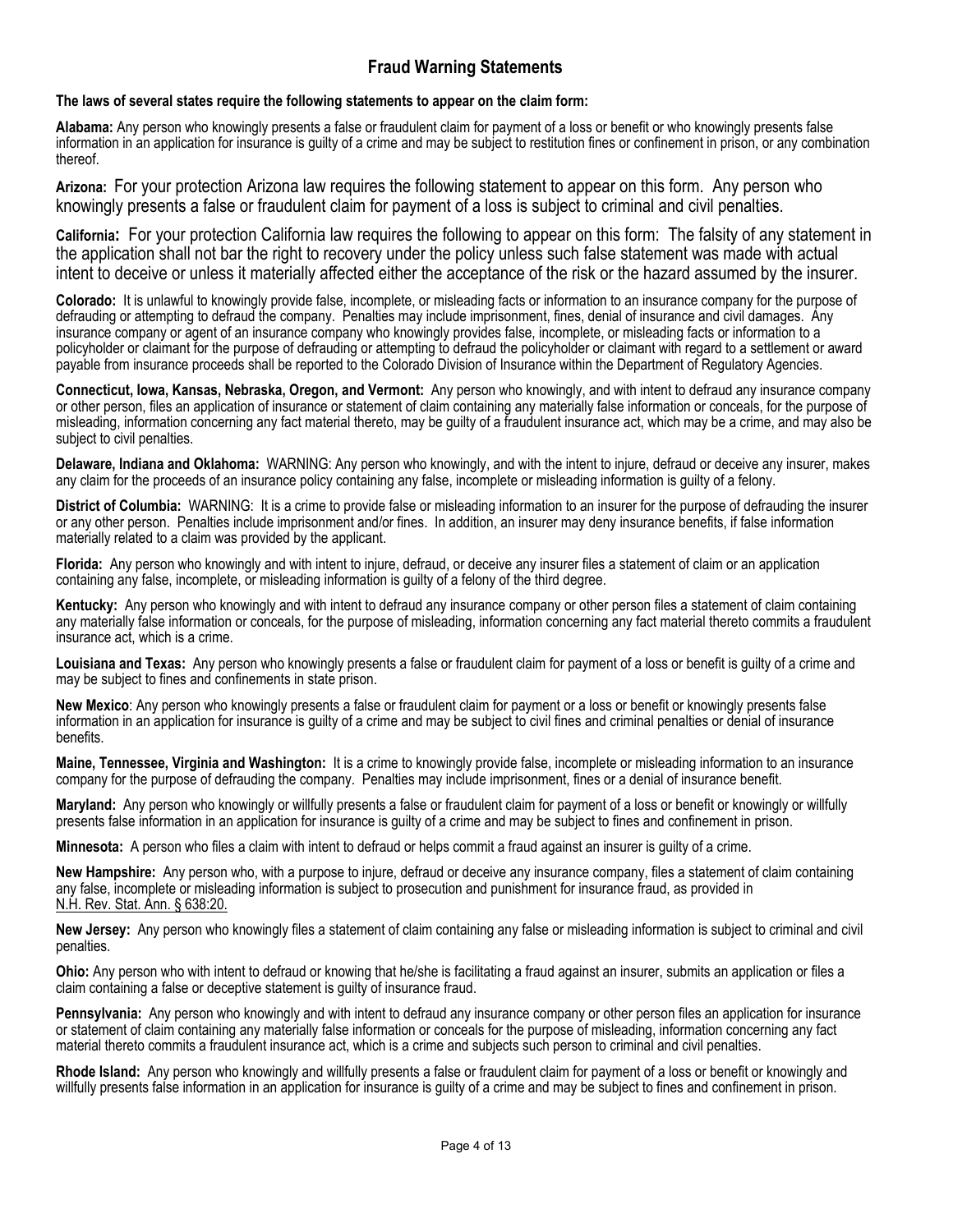**Name of insured ("The Insured")** Policy Number(s)

# **Address of Insured Calculation Contract Calculation Cate Of Birth**

# **Permission to Obtain and Disclose Information**

**I, the undersigned, AUTHORIZE** any physician, medical or mental health professional, medical practitioner, hospital, clinic, healthcare or other medical or medically related facility, healthcare provider, pharmacy, pharmacy benefit manager, therapist, benefit plan administrator, business associate, insurer or reinsurer, consumer reporting agency subject to the Fair Credit Reporting Act, insurance support organization, insurance agent, employer, financial institution, Governmental Agency including The Social Security Administration, The Veteran's Administration or any other organization or person having any knowledge of The Insured or The Insured's health to give The Guardian Life Insurance Company of America ("Guardian") or its employees and agents, or its authorized representatives, or third parties, any information in its possession about The Insured. This information includes, but is not limited to, medical information as to cause, treatment, diagnoses, prognoses, consultations, examinations, tests or prescriptions with respect to The Insured's physical or mental condition or treatment of The Insured. This may include (but is not limited to) HIV infection, any disorder of the immune system, including acquired immune deficiency syndrome (AIDS), mental illness or use of alcohol or drugs. This information also includes non-medical information concerning The Insured, The Insured's occupation, employment history, driving history, earnings or finances or information otherwise needed to determine policy claim benefits that may be due The Insured.

**I, the undersigned, UNDERSTAND** that this authorization is part of the policy's Proof of Loss requirement and if I revoke or fail to sign this authorization or alter its content in any way, it may affect the handling of The Insured's claim, including the denial of benefits under The Insured's policy. Any information obtained will not be released by Guardian to any person or organization except to: affiliates (including but not limited to Berkshire Life Insurance Company of America); reinsuring companies; other persons (including but not limited to The Insured's attending medical provider), or insurance support organizations performing business or legal services in connection with The Insured's claim or application for insurance, or as may be otherwise lawfully required, or as I may further authorize. Information disclosed pursuant to this authorization is no longer covered by federal privacy rules and may be redisclosed pursuant to this authorization or as otherwise permitted or required by law. In the event that my coverage with Guardian requires me to pursue benefits available from the Social Security Administration, I further authorize Guardian to disclose information contained in my claim file with third parties specializing in social security disability claims.

**I, the undersigned, UNDERSTAND** that I have the right to revoke this authorization in writing at any time by sending a written request for revocation to Guardian at PO Box 14333 Lexington KY 40512. I understand that a revocation is not effective to the extent that Guardian has already relied on this authorization, or to the extent that the company has a legal right to contest a claim under an insurance policy or to contest the policy itself.

**I, the undersigned, UNDERSTAND some states require that I be informed that:** "Any person who knowingly and with intent to defraud any insurance company or other person files a statement of claim containing any materially false information, or conceals for the purpose of misleading, information concerning any fact material thereto, may be committing a fraudulent insurance act, which is a crime and subject to criminal prosecution, substantial civil penalty and the stated value of the claim for each violation."

**I, the undersigned, AGREE** the information obtained with this authorization may be used by Guardian to determine eligibility for benefits under The Insured's policy. A photocopy of this form is as valid as the original, and I may request one. This form is valid up to 24 months (12 months in Kansas) from the date shown below.

**I, the undersigned, AUTHORIZE** the Social Security Administration to release information or records about \_\_\_\_\_\_\_\_\_\_\_\_\_\_\_\_\_\_\_\_\_\_\_\_\_\_\_\_ (The Insured) to Guardian or its authorized representative or third parties. This information is to be released in order to properly adjudicate The Insured's claim or continue The Insured's eligibility for benefits. Please release detailed earnings for up to the last ten years and/or summary record of total earnings and/or information from master benefit records regarding award, denial or continuing benefits. I declare that all answers, statements and information made or given by me, or at my direction, in connection with this claim are and have been complete and true.

## **Authorizing Signature** \_\_\_\_\_\_\_\_\_\_\_\_\_\_\_\_\_\_\_\_\_\_\_\_\_\_\_\_\_\_\_\_\_\_\_\_\_\_\_\_\_\_\_\_\_\_\_ **Date** \_\_\_\_\_\_\_\_\_\_\_\_\_\_\_\_\_\_\_\_\_\_

**Relationship or authority, if other than The Insured** \_\_\_\_\_\_\_\_\_\_\_\_\_\_\_\_\_\_\_\_\_\_\_\_\_\_\_\_\_\_\_\_\_\_\_\_\_\_\_\_\_\_\_\_\_\_\_\_\_\_\_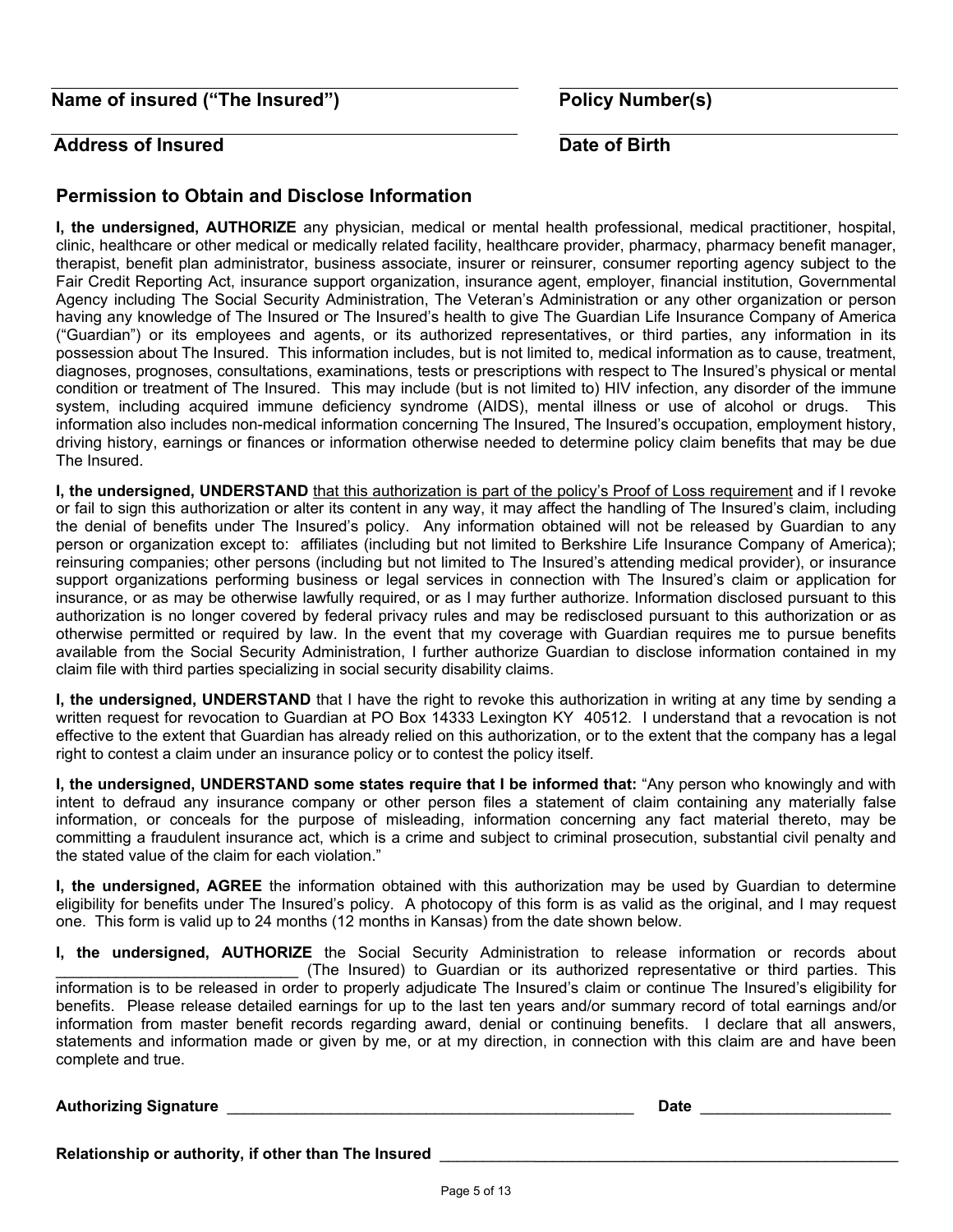# **GUARDIAN LIFE INSURANCE COMPANY OF AMERICA**

# **Customer Electronic Consent and Disclosure Agreement**

I, \_\_\_\_\_\_\_\_\_\_\_\_\_\_\_\_\_\_\_\_\_\_\_, having applied for insurance benefits from Guardian Life Insurance Company of America ("Guardian") have expressed a desire to conduct business electronically with regard to my benefit claim ("Claim") and communications related to the Claim. In order to conduct business electronically, I hereby provide Guardian and its authorized designees and agents with my consent:

- (a) to have the information described in this Customer Electronic Consent and Disclosure Agreement ("Consent") delivered to me electronically;
- (b) To receive via electronic means, through email or otherwise, documents that Guardian is required by law to provide or make available to me in writing relating to the Claim or arising therefrom ("Required Documents") as well as other information and documents [collectively, ("Other Documents")];
- (c) To execute via electronic means Required Documents and Other Documents and to be bound with the same force and effect as if I had affixed my signature on paper by hand when I click "I consent" or otherwise apply my electronic signature to Required Documents or Other Documents; and
- (d) To all of the terms and conditions set forth below in this Consent.

Even though I have provided Guardian with this Consent, I acknowledge and agree that Guardian may, at its option: (a) deliver Required Documents and Other Documents to me on paper, and (b) require that certain communications from me be delivered to Guardian on paper.

Furthermore, I acknowledge that (1) I may expressly request that certain Required Documents or Other Documents be provided on paper at no charge and (2) this Consent shall remain in force as long as the Policy is in effect; or until I withdraw my consent by providing Guardian written notice of my withdrawal at the address stated below, and permitting Guardian at least five (5) business days from receipt within which to process my revocation; whichever occurs first:

> **Guardian Life Insurance Company of America Attention: Long Term Disability Claims PO Box 14333 Lexington KY 40512**

Or via our secure email site at: www.GuardianAnytime.com When you go to the site, click **Secure Channel** and select Group\_LTD\_Claims@glic.com

#### **Software and Hardware Requirements**

To access and retain Required Documents and Other Documents from Guardian, you must

- 1. Be able to view the disclosures on your monitor and save files to your computer or send screen prints to your printer, which can be done with your browser.
- 2. Have access to an Internet service using the following browsers:

| <b>Web Browser</b>         | <b>Operating Systems</b>                                       |
|----------------------------|----------------------------------------------------------------|
| Internet Explorer V7 and 8 | Windows XP Professional Win7 Vista                             |
| Firefox V3                 | Windows XP Professional WIn7 Vista Mac OS X 10.5 Mac OS X 10.6 |
| Safari V5                  | Mac OS X 10.5.8 and Mac OS X 10.6                              |
| Safari V4.0.5              | Mac OS X 10.5.8                                                |

3. Be able to receive e-mail that contains hyperlinks to websites in order for Guardian to deliver Required Information to you.

**By my signature below, I have read this Consent and accept it voluntarily with full knowledge and understanding of its terms and conditions and assert that I have the requisite Software and Hardware.** 

Signature: **\_\_\_\_\_\_\_\_\_\_\_\_\_\_\_\_\_\_\_\_\_\_\_\_\_\_\_\_\_\_\_\_\_\_\_\_\_\_\_\_\_\_\_\_\_\_\_\_\_\_\_\_\_\_\_\_\_\_\_\_\_\_** Date: \_\_\_\_\_\_\_\_\_\_\_\_\_\_\_\_\_\_\_\_\_\_\_\_\_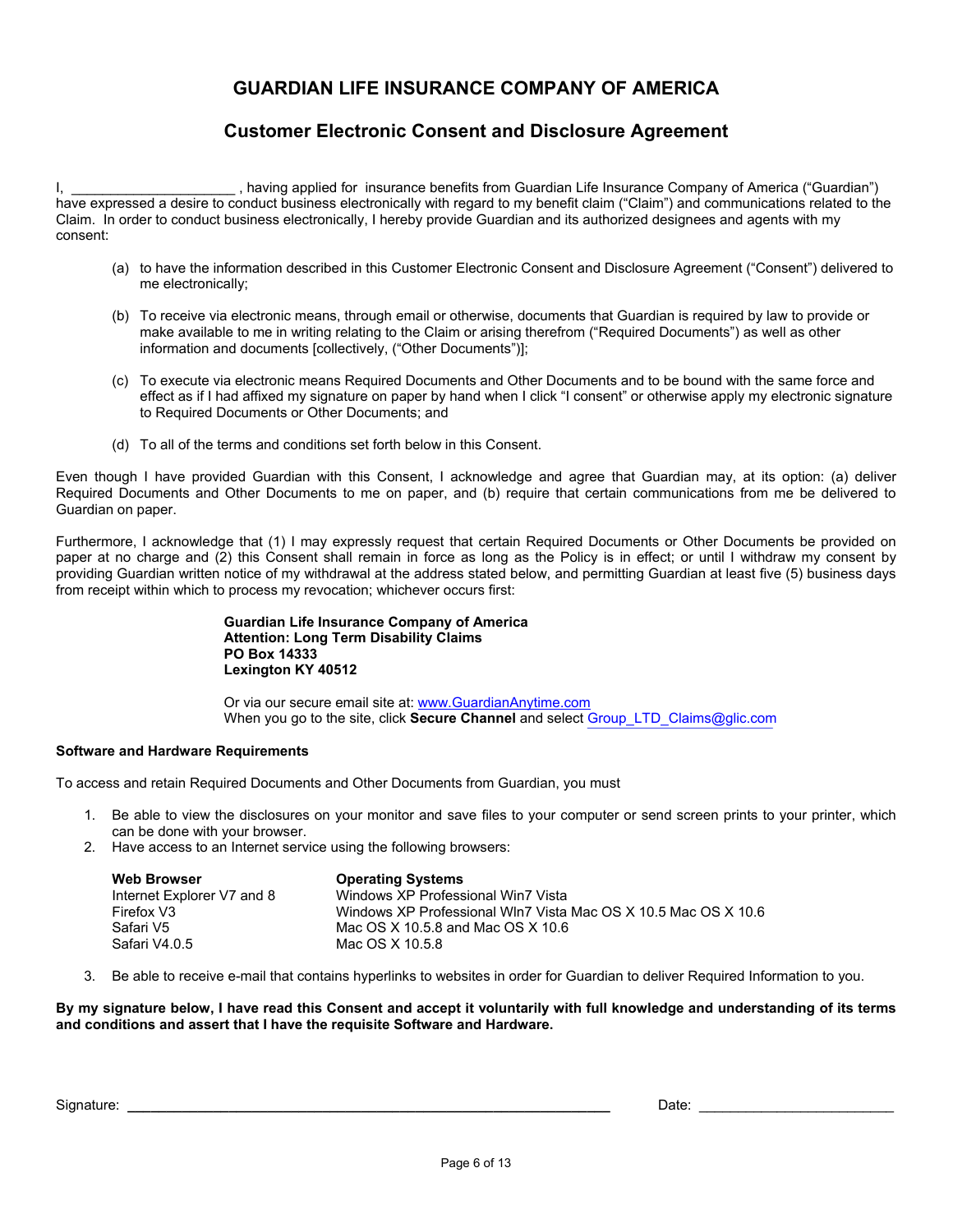

|<br>|-

| $\text{GUARDIAN}^\ast$ The Guardian Life Insurance                                                                                  |                                                                                                                                                                                                          |                                                                    |                                               |                                       |                                     |                                                                |
|-------------------------------------------------------------------------------------------------------------------------------------|----------------------------------------------------------------------------------------------------------------------------------------------------------------------------------------------------------|--------------------------------------------------------------------|-----------------------------------------------|---------------------------------------|-------------------------------------|----------------------------------------------------------------|
| For Customer Service: (800) 538-4583                                                                                                | Send to: Group Long Term Disability Claims, P.O. Box 14333, Lexington, KY 40512<br>Fax: (610) 807-8221<br>Secure E-mail: www.GuardianAnytime.com, click Secure Channel, select Group_LTD_Claims@glic.com |                                                                    |                                               |                                       |                                     |                                                                |
|                                                                                                                                     | <b>SECTION 2 - EMPLOYER/PLANHOLDER STATEMENT</b>                                                                                                                                                         |                                                                    |                                               |                                       |                                     |                                                                |
|                                                                                                                                     | TO BE COMPLETED BY THE EMPLOYER/PLANHOLDER                                                                                                                                                               |                                                                    |                                               |                                       |                                     |                                                                |
|                                                                                                                                     | Employee/Member Name (Hereafter referred to as claimant)                                                                                                                                                 |                                                                    | Social Security Number                        |                                       |                                     | Date of Birth                                                  |
|                                                                                                                                     |                                                                                                                                                                                                          |                                                                    |                                               |                                       |                                     |                                                                |
| Claimant's Address (Street, City, State, Zip)                                                                                       |                                                                                                                                                                                                          |                                                                    |                                               |                                       |                                     |                                                                |
|                                                                                                                                     | <b>INFORMATION ABOUT THE EMPLOYER / PLANHOLDER</b>                                                                                                                                                       |                                                                    |                                               |                                       |                                     |                                                                |
| Company's Name                                                                                                                      |                                                                                                                                                                                                          |                                                                    |                                               |                                       | <b>Group Policy Number</b>          |                                                                |
| Address (Street, City, State, Zip)                                                                                                  |                                                                                                                                                                                                          |                                                                    |                                               |                                       | Telephone Number                    |                                                                |
|                                                                                                                                     | Name and address of division where claimant works (if different from above)                                                                                                                              |                                                                    | 5-digit claim branch code                     |                                       | Fax Number                          |                                                                |
| <b>INFORMATION ABOUT THE CLAIMANT</b>                                                                                               |                                                                                                                                                                                                          |                                                                    |                                               |                                       |                                     |                                                                |
| Date claimant was hired                                                                                                             | Date claimant became insured under this plan                                                                                                                                                             |                                                                    | Insurance class:                              |                                       |                                     | Schedule at time last worked:                                  |
|                                                                                                                                     |                                                                                                                                                                                                          |                                                                    |                                               |                                       |                                     | hours per day days per week                                    |
|                                                                                                                                     | Was the claimant insured under your prior LTD policy?<br>$\Box$ Yes                                                                                                                                      | $\Box$ No If Yes, please provide                                   |                                               |                                       | Name of prior carrier:              |                                                                |
| the effective and termination dates of coverage:                                                                                    |                                                                                                                                                                                                          | Through                                                            |                                               |                                       |                                     |                                                                |
| Has the claimant been terminated?                                                                                                   | $\square$ Yes                                                                                                                                                                                            | □ No If Yes, date:                                                 |                                               | Reason:                               |                                     |                                                                |
| Date leave of absence started under Family Leave Act<br>Did LTD insurance continue while on family leave?                           | Would you be willing to rehire this person? $\Box$ Yes $\Box$ No<br>Was the claimant on non-discriminatory family leave when disability began?<br>$\sqrt{1}$<br>$\sqcup$ Yes<br>$\Box$ No                | Reason:<br>$\Box$ Yes                                              | $\Box$ No                                     |                                       |                                     |                                                                |
|                                                                                                                                     | <b>INFORMATION NEEDED FOR WITHHOLDING AND REPORTING TAXES</b>                                                                                                                                            |                                                                    |                                               |                                       |                                     |                                                                |
| Contributions to the cost of this insurance:<br>% paid by employer<br>% paid by claimant<br>Is the LTD benefit exempt from FICA SS? | □ Check here if claimant elected a bonus back/gross up arrangement (IRS Ruling 2004-55) on a Post Tax basis<br>$\Box$ Pre-Tax $\Box$ Post-Tax<br>$\Box$ Yes $\Box$ No                                    |                                                                    | Is the LTD benefit exempt from FICA Medicare? |                                       |                                     | $\Box$ Yes $\Box$ No                                           |
| <b>INFORMATION ABOUT THE CLAIM</b>                                                                                                  |                                                                                                                                                                                                          |                                                                    |                                               |                                       |                                     |                                                                |
| What was the claimant's reqular job?                                                                                                |                                                                                                                                                                                                          |                                                                    |                                               |                                       |                                     | How long had the claimant been performing his/her regular job? |
|                                                                                                                                     | Was the claimant performing his regular job on his or her last day at work? $\Box$ Yes $\Box$ No                                                                                                         |                                                                    |                                               |                                       | If No, Please explain               |                                                                |
|                                                                                                                                     | If no, how long had this claimant been performing this other job?                                                                                                                                        |                                                                    |                                               |                                       |                                     |                                                                |
| Last day claimant worked                                                                                                            | On that day, did the claimant work a full day?<br>$\Box$ Yes $\Box$ No                                                                                                                                   | If No, how many hours were worked?                                 |                                               |                                       |                                     |                                                                |
| Reason for leaving work:                                                                                                            |                                                                                                                                                                                                          | Date claimant is expected/did return to work                       |                                               |                                       |                                     |                                                                |
| $\Box$ leave of absence<br>∐dismissed<br>$\Box$ resigned<br>retired                                                                 | $\Box$ disability<br>$\Box$ layoff                                                                                                                                                                       |                                                                    |                                               | Part time?                            | Full time? $\Box$ Yes<br>$\Box$ Yes | ∐ No<br>$\Box$ No                                              |
| Is the claimant's condition work related?<br>$\Box$ Yes<br>$\Box$ No                                                                | Has a Workers' Compensation claim or similar claim been filed?<br>$\Box$ Yes<br>$\Box$ No                                                                                                                | If Yes, send initial report of illness or injury and award notice. |                                               |                                       |                                     |                                                                |
|                                                                                                                                     | Name, address and phone number of that benefit provider                                                                                                                                                  |                                                                    |                                               |                                       |                                     |                                                                |
|                                                                                                                                     | <b>INFORMATION ABOUT YOUR PENSION PLAN</b> (Do not complete for maternity claim.)                                                                                                                        |                                                                    |                                               |                                       |                                     |                                                                |
| Do you have a pension plan?<br>$\square$ Yes<br>$\Box$ No                                                                           | If Yes, what type?<br>(Check as many as applicable)                                                                                                                                                      | $\Box$ Defined Benefit<br>$\Box$ Defined Contribution              |                                               | $\Box$ 401 K<br>$\Box$ Profit Sharing |                                     | $\Box$ Other (specify)                                         |
| Is the claimant eligible for your pension plan? $\Box$ Yes<br>If No, why?                                                           | $\Box$ No                                                                                                                                                                                                | If eligible, does the claimant participate?<br>If No, why?         |                                               |                                       | $\Box$ Yes                          | $\Box$ No                                                      |
|                                                                                                                                     |                                                                                                                                                                                                          |                                                                    |                                               |                                       |                                     |                                                                |

| If the claimant is participating, when is he or she eligible for benefits under the plan? |  |  |  |
|-------------------------------------------------------------------------------------------|--|--|--|
| Is there a Disability Retirement option available to this claimant? $\Box$ Yes $\Box$ No  |  |  |  |
| INFORMATION ABOUT YOUR JOB ACCOMMODATION OR RETURN-TO-WORK POLICIES                       |  |  |  |
| Does your company have a job-holding policy? $\Box$ Yes $\Box$ No If yes, please explain  |  |  |  |

What is the name, title, and telephone number of the person we should contact to discuss return to work or job accommodation opportunities?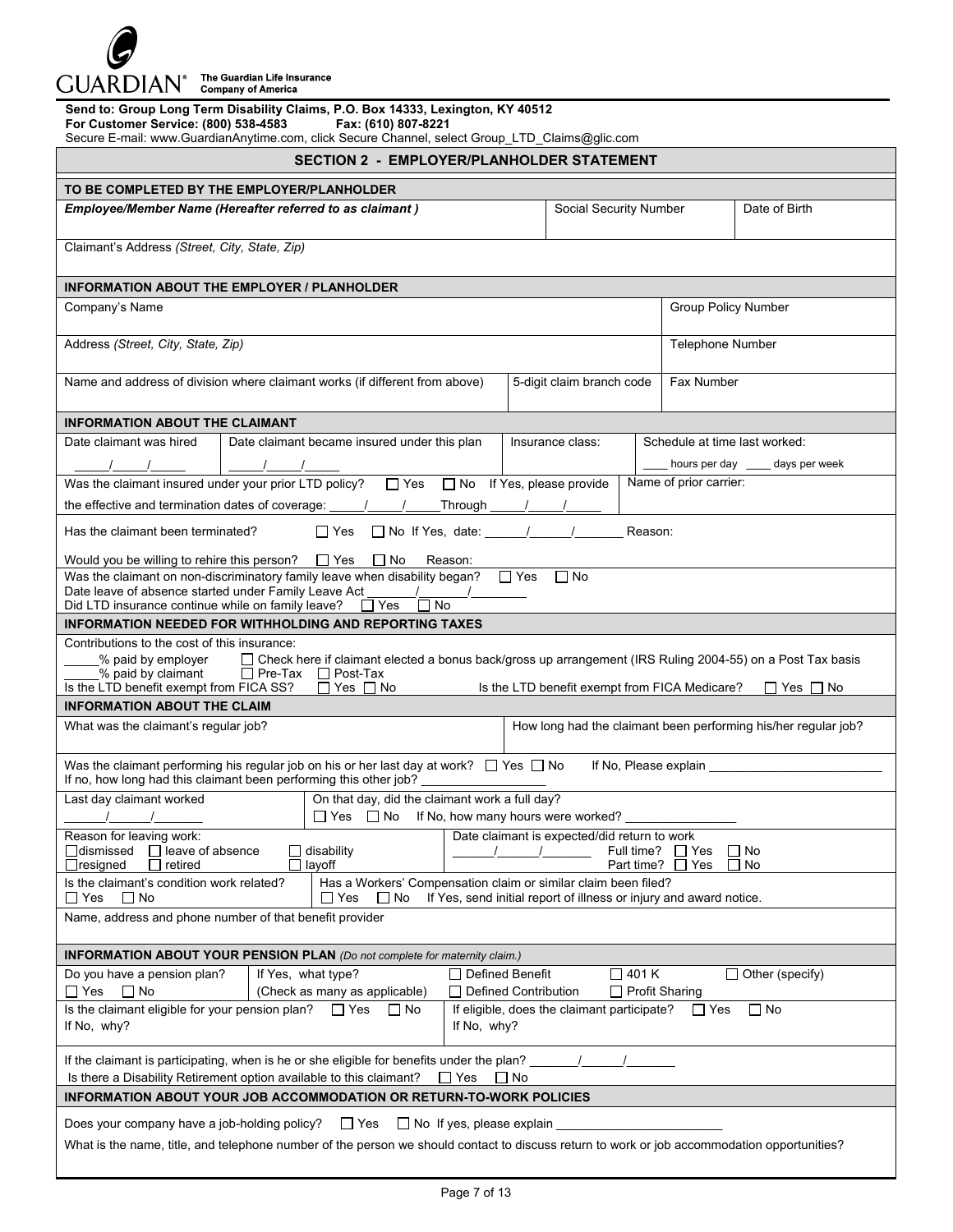| <b>INFORMATION ABOUT THE CLAIMANT'S SALARY</b>                                                                                                                                                                                                                                                                                                                                                                                                                                                                                                                                                                                                                                                                                                                                                                                                                                                                                                                                                                     |                                                                                                                                     |                                                                                                                                                                  |                                                 |                                                                                                            |                                                                                                                                                                                                                                                                                                                                                                                                                                                              |
|--------------------------------------------------------------------------------------------------------------------------------------------------------------------------------------------------------------------------------------------------------------------------------------------------------------------------------------------------------------------------------------------------------------------------------------------------------------------------------------------------------------------------------------------------------------------------------------------------------------------------------------------------------------------------------------------------------------------------------------------------------------------------------------------------------------------------------------------------------------------------------------------------------------------------------------------------------------------------------------------------------------------|-------------------------------------------------------------------------------------------------------------------------------------|------------------------------------------------------------------------------------------------------------------------------------------------------------------|-------------------------------------------------|------------------------------------------------------------------------------------------------------------|--------------------------------------------------------------------------------------------------------------------------------------------------------------------------------------------------------------------------------------------------------------------------------------------------------------------------------------------------------------------------------------------------------------------------------------------------------------|
| Average earnings excluding bonus, overtime and special<br>compensation as of the most recent redetermination date:                                                                                                                                                                                                                                                                                                                                                                                                                                                                                                                                                                                                                                                                                                                                                                                                                                                                                                 |                                                                                                                                     |                                                                                                                                                                  | Claimant is paid:<br>$\Box$ hourly              | $\Box$ Salary<br>$\Box$ W2 earnings $\Box$                                                                 | $\Box$ by partnership $\Box$ commissions only* $\Box$ salary & commissions*                                                                                                                                                                                                                                                                                                                                                                                  |
|                                                                                                                                                                                                                                                                                                                                                                                                                                                                                                                                                                                                                                                                                                                                                                                                                                                                                                                                                                                                                    |                                                                                                                                     |                                                                                                                                                                  |                                                 | □ salary & bonus* □ salary & commissions*                                                                  | *Please provide average of bonus and commissions for 24 months preceding                                                                                                                                                                                                                                                                                                                                                                                     |
| Date of last salary increase ______/_____/_____                                                                                                                                                                                                                                                                                                                                                                                                                                                                                                                                                                                                                                                                                                                                                                                                                                                                                                                                                                    |                                                                                                                                     |                                                                                                                                                                  |                                                 | your plan's most recent redetermination date                                                               |                                                                                                                                                                                                                                                                                                                                                                                                                                                              |
| Is this claimant eligible for salary continuation?<br>□ Yes □ No If Yes, what is the weekly amount? \$                                                                                                                                                                                                                                                                                                                                                                                                                                                                                                                                                                                                                                                                                                                                                                                                                                                                                                             |                                                                                                                                     |                                                                                                                                                                  |                                                 | When did benefits begin? _____/_____/_____ End? ___/___                                                    |                                                                                                                                                                                                                                                                                                                                                                                                                                                              |
| Has the claimant filed for Short Term Disability or State Disability benefits?                                                                                                                                                                                                                                                                                                                                                                                                                                                                                                                                                                                                                                                                                                                                                                                                                                                                                                                                     |                                                                                                                                     |                                                                                                                                                                  |                                                 |                                                                                                            |                                                                                                                                                                                                                                                                                                                                                                                                                                                              |
| □ Yes □ No If Yes, what is the weekly amount? \$ _________ When did benefits begin? ___/____/_____ End? __/____                                                                                                                                                                                                                                                                                                                                                                                                                                                                                                                                                                                                                                                                                                                                                                                                                                                                                                    |                                                                                                                                     |                                                                                                                                                                  |                                                 |                                                                                                            |                                                                                                                                                                                                                                                                                                                                                                                                                                                              |
| List any other sources of income to which the claimant is entitled as a result of this disability:                                                                                                                                                                                                                                                                                                                                                                                                                                                                                                                                                                                                                                                                                                                                                                                                                                                                                                                 |                                                                                                                                     |                                                                                                                                                                  |                                                 |                                                                                                            |                                                                                                                                                                                                                                                                                                                                                                                                                                                              |
| Information about the physical aspects of the claimant's job<br>Check the items below that relate to the claimant's job and complete the information requested. Use these definitions for the frequency of<br>occurrences in an eight hour day                                                                                                                                                                                                                                                                                                                                                                                                                                                                                                                                                                                                                                                                                                                                                                     | . Not Applicable means the person does not perform this activity<br>• Frequently - $2\frac{1}{2}$ hours up to 5 $\frac{1}{2}$ hours |                                                                                                                                                                  |                                                 | • Occasionally – 15 minutes up to 2 $\frac{1}{2}$ hours<br>• Continuously $-5\frac{1}{2}$ hours and beyond |                                                                                                                                                                                                                                                                                                                                                                                                                                                              |
| <b>Activity</b>                                                                                                                                                                                                                                                                                                                                                                                                                                                                                                                                                                                                                                                                                                                                                                                                                                                                                                                                                                                                    |                                                                                                                                     | N/A                                                                                                                                                              | Occasionally                                    | <b>Frequency of Occurrence</b><br>Frequently                                                               | Continuously                                                                                                                                                                                                                                                                                                                                                                                                                                                 |
| $\Box$ Standing<br>$\Box$ Walking<br>$\Box$ Sitting<br>$\Box$ Balancing<br>$\Box$ Bending<br>$\Box$ Kneeling<br>$\Box$ Crouching<br>$\Box$ Crawling<br>$\Box$ Reaching<br>$\Box$ Working overhead                                                                                                                                                                                                                                                                                                                                                                                                                                                                                                                                                                                                                                                                                                                                                                                                                  |                                                                                                                                     | $\Box$                                                                                                                                                           | 88<br>88                                        |                                                                                                            | Ē<br>8888<br>889                                                                                                                                                                                                                                                                                                                                                                                                                                             |
| □ Keyboard Use/Repetitive Hand Motion<br>$\Box$ Climbing<br>$\Box$ Driving                                                                                                                                                                                                                                                                                                                                                                                                                                                                                                                                                                                                                                                                                                                                                                                                                                                                                                                                         |                                                                                                                                     |                                                                                                                                                                  |                                                 |                                                                                                            | 靣                                                                                                                                                                                                                                                                                                                                                                                                                                                            |
| <b>Activity</b><br>$\Box$ Pushing<br>$\Box$ Pulling<br>$\Box$ Lifting<br>$\Box$ Carrying<br>Stress level<br>Can the job be performed by alternating sitting and standing? $\Box$ Yes $\Box$ No<br>Claimant must use hands for repetitive action such as:                                                                                                                                                                                                                                                                                                                                                                                                                                                                                                                                                                                                                                                                                                                                                           | $\Box$ Low $\Box$ Moderate $\Box$ High                                                                                              | <b>Description</b><br><u> 1990 - Paris Paris III, prima politik eta provincia eta prima provincia eta provincia eta provincia eta provin</u><br>$\Box$ Very high |                                                 | <b>Frequency</b>                                                                                           | Weight<br>lbs.<br>lbs.<br>lbs.<br>lbs.                                                                                                                                                                                                                                                                                                                                                                                                                       |
|                                                                                                                                                                                                                                                                                                                                                                                                                                                                                                                                                                                                                                                                                                                                                                                                                                                                                                                                                                                                                    |                                                                                                                                     | Simple grasping<br>Firm grasping<br>Fine manipulation                                                                                                            | Right<br>$\Box$ Yes<br>$\Box$ Yes<br>$\Box$ Yes | $\Box$ No<br>$\square$ No<br>$\square$ No                                                                  | Left<br>$\Box$ Yes<br>$\Box$ No<br>$\Box$ Yes<br>$\Box$ No<br>$\square$ No<br>$\Box$ Yes                                                                                                                                                                                                                                                                                                                                                                     |
| Use feet for repetitive movements as in operating foot controls:                                                                                                                                                                                                                                                                                                                                                                                                                                                                                                                                                                                                                                                                                                                                                                                                                                                                                                                                                   |                                                                                                                                     |                                                                                                                                                                  |                                                 |                                                                                                            |                                                                                                                                                                                                                                                                                                                                                                                                                                                              |
| Right $\Box$ Yes<br>$\Box$ No                                                                                                                                                                                                                                                                                                                                                                                                                                                                                                                                                                                                                                                                                                                                                                                                                                                                                                                                                                                      | Left $\Box$ Yes                                                                                                                     | ∐ No                                                                                                                                                             | $\Box$ No<br>Both $\Box$ Yes                    |                                                                                                            |                                                                                                                                                                                                                                                                                                                                                                                                                                                              |
| <b>REQUIRED ATTACHMENTS AND SIGNATURE</b><br>Please attach a copy of the claimant's job description.<br>If salary is based on a W-2, K-1, 1099 or a similar document, attach a copy of the most recent document.<br>If you have medical information from the claimant's file relating to this disability, please attach copies.<br>If a work related claim is filed, send a copy of the initial report of injury or illness and award notice.<br><b>Fraud Notice</b><br>containing any materially, false information, or conceals for purpose of misleading information concerning any fact material thereto, commits a<br>fraudulent insurance act, which is a crime, and may also be subject to civil penalties, or denial of insurance benefits.<br>other person files an application for insurance or statement of claim containing any materially false information, or conceals for the purpose of<br>penalty not to exceed five thousand dollars and the stated value of the claim for each such violation. |                                                                                                                                     |                                                                                                                                                                  |                                                 |                                                                                                            | Any person who knowingly and with intent to defraud any insurance company or other person files an application for insurance or statements of claim<br>The laws of New York require the following statement appear: Any person who knowingly and with intent to defraud any insurance company or<br>misleading, information concerning any fact material thereto, commits a fraudulent insurance act, which is a crime, and shall also be subject to a civil |
|                                                                                                                                                                                                                                                                                                                                                                                                                                                                                                                                                                                                                                                                                                                                                                                                                                                                                                                                                                                                                    | Name (Please print or type)<br>Signature                                                                                            |                                                                                                                                                                  | Title                                           |                                                                                                            | Email Address<br>Date                                                                                                                                                                                                                                                                                                                                                                                                                                        |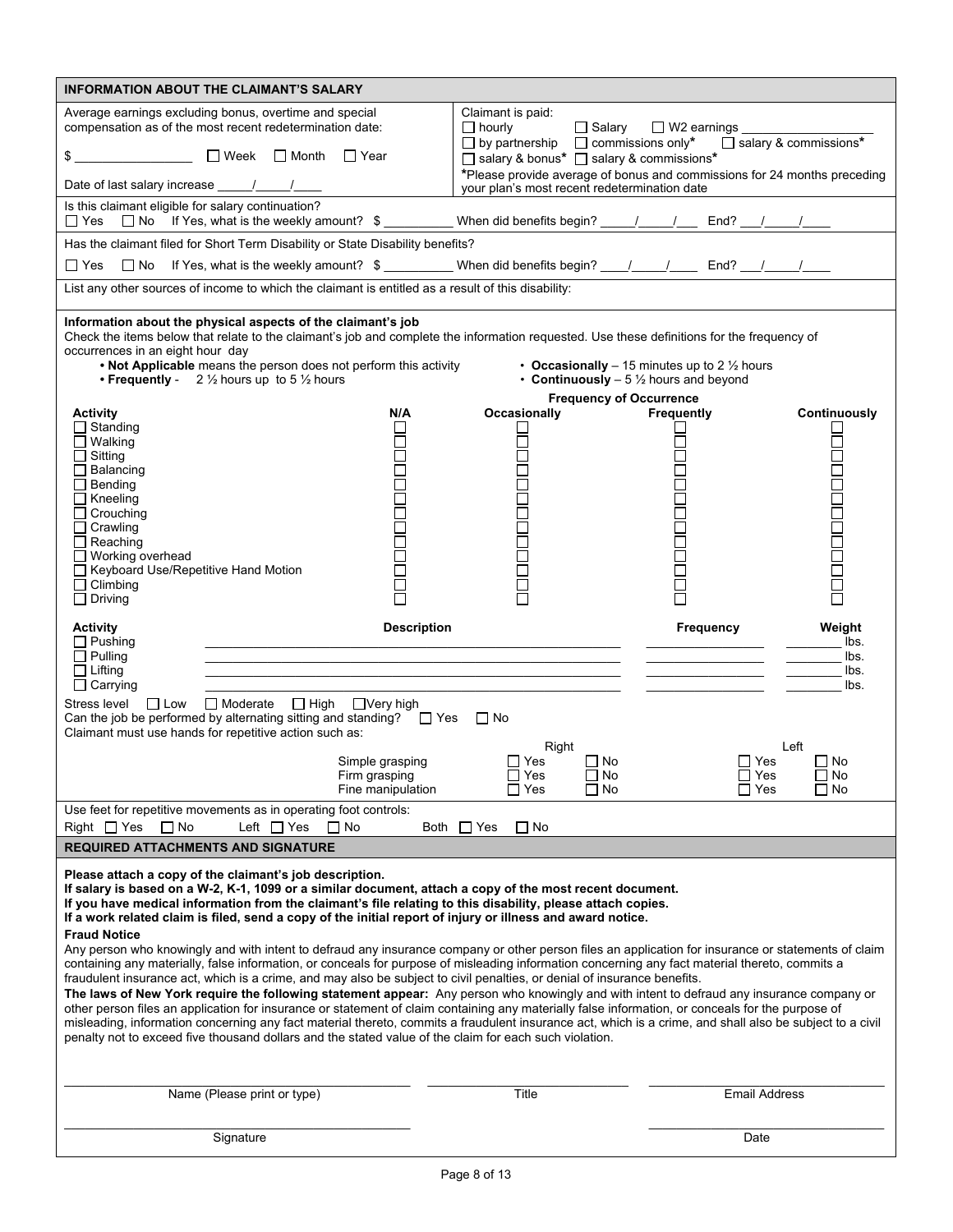# **Fraud Warning Statements**

#### **The laws of several states require the following statements to appear on the claim form:**

**Alabama:** Any person who knowingly presents a false or fraudulent claim for payment of a loss or benefit or who knowingly presents false information in an application for insurance is guilty of a crime and may be subject to restitution fines or confinement in prison, or any combination thereof.

**Arizona:** For your protection Arizona law requires the following statement to appear on this form. Any person who knowingly presents a false or fraudulent claim for payment of a loss is subject to criminal and civil penalties.

**California:** For your protection California law requires the following to appear on this form: The falsity of any statement in the application shall not bar the right to recovery under the policy unless such false statement was made with actual intent to deceive or unless it materially affected either the acceptance of the risk or the hazard assumed by the insurer.

**Colorado:** It is unlawful to knowingly provide false, incomplete, or misleading facts or information to an insurance company for the purpose of defrauding or attempting to defraud the company. Penalties may include imprisonment, fines, denial of insurance and civil damages. Any insurance company or agent of an insurance company who knowingly provides false, incomplete, or misleading facts or information to a policyholder or claimant for the purpose of defrauding or attempting to defraud the policyholder or claimant with regard to a settlement or award payable from insurance proceeds shall be reported to the Colorado Division of Insurance within the Department of Regulatory Agencies.

**Connecticut, Iowa, Kansas, Nebraska, Oregon, and Vermont:** Any person who knowingly, and with intent to defraud any insurance company or other person, files an application of insurance or statement of claim containing any materially false information or conceals, for the purpose of misleading, information concerning any fact material thereto, may be guilty of a fraudulent insurance act, which may be a crime, and may also be subject to civil penalties.

**Delaware, Indiana and Oklahoma:** WARNING: Any person who knowingly, and with the intent to injure, defraud or deceive any insurer, makes any claim for the proceeds of an insurance policy containing any false, incomplete or misleading information is guilty of a felony.

**District of Columbia:** WARNING: It is a crime to provide false or misleading information to an insurer for the purpose of defrauding the insurer or any other person. Penalties include imprisonment and/or fines. In addition, an insurer may deny insurance benefits, if false information materially related to a claim was provided by the applicant.

**Florida:** Any person who knowingly and with intent to injure, defraud, or deceive any insurer files a statement of claim or an application containing any false, incomplete, or misleading information is guilty of a felony of the third degree.

**Kentucky:** Any person who knowingly and with intent to defraud any insurance company or other person files a statement of claim containing any materially false information or conceals, for the purpose of misleading, information concerning any fact material thereto commits a fraudulent insurance act, which is a crime.

**Louisiana and Texas:** Any person who knowingly presents a false or fraudulent claim for payment of a loss or benefit is guilty of a crime and may be subject to fines and confinements in state prison.

**New Mexico**: Any person who knowingly presents a false or fraudulent claim for payment or a loss or benefit or knowingly presents false information in an application for insurance is guilty of a crime and may be subject to civil fines and criminal penalties or denial of insurance benefits.

**Maine, Tennessee, Virginia and Washington:** It is a crime to knowingly provide false, incomplete or misleading information to an insurance company for the purpose of defrauding the company. Penalties may include imprisonment, fines or a denial of insurance benefit.

**Maryland:** Any person who knowingly or willfully presents a false or fraudulent claim for payment of a loss or benefit or knowingly or willfully presents false information in an application for insurance is guilty of a crime and may be subject to fines and confinement in prison.

**Minnesota:** A person who files a claim with intent to defraud or helps commit a fraud against an insurer is guilty of a crime.

**New Hampshire:** Any person who, with a purpose to injure, defraud or deceive any insurance company, files a statement of claim containing any false, incomplete or misleading information is subject to prosecution and punishment for insurance fraud, as provided in N.H. Rev. Stat. Ann. § 638:20.

**New Jersey:** Any person who knowingly files a statement of claim containing any false or misleading information is subject to criminal and civil penalties.

**Ohio:** Any person who with intent to defraud or knowing that he/she is facilitating a fraud against an insurer, submits an application or files a claim containing a false or deceptive statement is guilty of insurance fraud.

**Pennsylvania:** Any person who knowingly and with intent to defraud any insurance company or other person files an application for insurance or statement of claim containing any materially false information or conceals for the purpose of misleading, information concerning any fact material thereto commits a fraudulent insurance act, which is a crime and subjects such person to criminal and civil penalties.

**Rhode Island:** Any person who knowingly and willfully presents a false or fraudulent claim for payment of a loss or benefit or knowingly and willfully presents false information in an application for insurance is guilty of a crime and may be subject to fines and confinement in prison.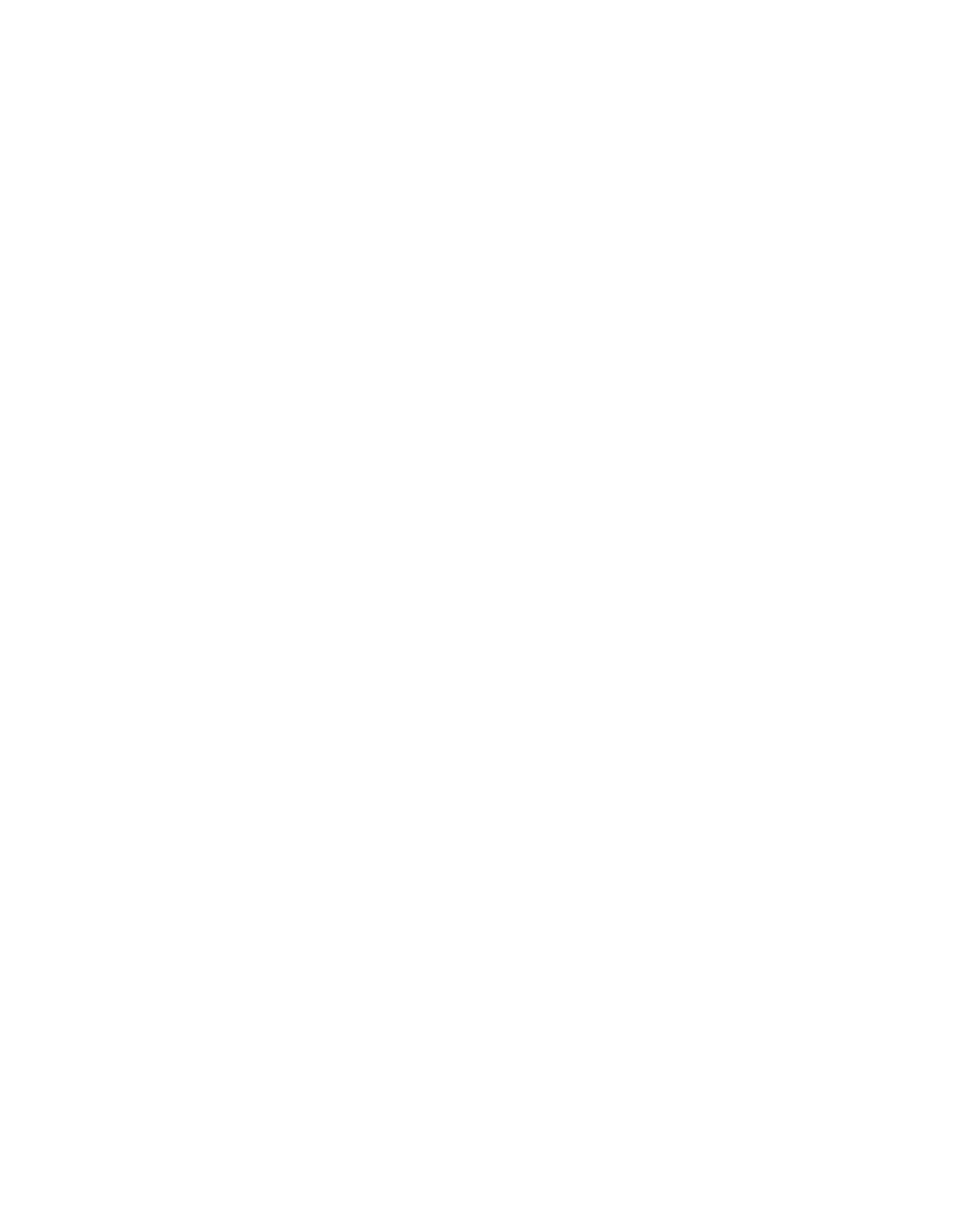

The Guardian Life Insurance<br>Company of America

| Secure E-mail: www.GuardianAnytime.com, click Secure Channel, select Group_LTD_Claims@glic.com                                                                                                                                                                                                                                                                                                                                                                                                                                                                                                                                                                                                                                                                                                                                                                                                                                                                                                                                                                                                                                                                                                                                                                                                                                                                                                                                                                                                                                                                                                                                                                                                                                                               | <b>SECTION 3 - ATTENDING PHYSICIAN'S STATEMENT</b>        |                                                                                |
|--------------------------------------------------------------------------------------------------------------------------------------------------------------------------------------------------------------------------------------------------------------------------------------------------------------------------------------------------------------------------------------------------------------------------------------------------------------------------------------------------------------------------------------------------------------------------------------------------------------------------------------------------------------------------------------------------------------------------------------------------------------------------------------------------------------------------------------------------------------------------------------------------------------------------------------------------------------------------------------------------------------------------------------------------------------------------------------------------------------------------------------------------------------------------------------------------------------------------------------------------------------------------------------------------------------------------------------------------------------------------------------------------------------------------------------------------------------------------------------------------------------------------------------------------------------------------------------------------------------------------------------------------------------------------------------------------------------------------------------------------------------|-----------------------------------------------------------|--------------------------------------------------------------------------------|
|                                                                                                                                                                                                                                                                                                                                                                                                                                                                                                                                                                                                                                                                                                                                                                                                                                                                                                                                                                                                                                                                                                                                                                                                                                                                                                                                                                                                                                                                                                                                                                                                                                                                                                                                                              |                                                           |                                                                                |
| <b>PATIENT AUTHORIZATION</b> (This part to be completed by the claimant: The patient is responsible for the cost of completing this form)<br>Name of Patient                                                                                                                                                                                                                                                                                                                                                                                                                                                                                                                                                                                                                                                                                                                                                                                                                                                                                                                                                                                                                                                                                                                                                                                                                                                                                                                                                                                                                                                                                                                                                                                                 |                                                           | Date of Birth                                                                  |
|                                                                                                                                                                                                                                                                                                                                                                                                                                                                                                                                                                                                                                                                                                                                                                                                                                                                                                                                                                                                                                                                                                                                                                                                                                                                                                                                                                                                                                                                                                                                                                                                                                                                                                                                                              |                                                           |                                                                                |
| Address of Patient                                                                                                                                                                                                                                                                                                                                                                                                                                                                                                                                                                                                                                                                                                                                                                                                                                                                                                                                                                                                                                                                                                                                                                                                                                                                                                                                                                                                                                                                                                                                                                                                                                                                                                                                           | City                                                      | State<br>Zip                                                                   |
| Employer/Planholder Name                                                                                                                                                                                                                                                                                                                                                                                                                                                                                                                                                                                                                                                                                                                                                                                                                                                                                                                                                                                                                                                                                                                                                                                                                                                                                                                                                                                                                                                                                                                                                                                                                                                                                                                                     |                                                           | Group Policy #                                                                 |
| I, the undersigned "patient", AUTHORIZE any physician, medical or mental health professional, medical practitioner, hospital, clinic, healthcare or<br>other medical or medically related facility, healthcare provider, pharmacy, pharmacy benefit manager, therapist, benefit plan administrator, business<br>associate, insurer or reinsurer, consumer reporting agency subject to the Fair Credit Reporting Act, insurance support organization, insurance agent,<br>employer, financial institution, Governmental Agency including The Social Security Administration, The Veteran's Administration or any other<br>organization or person having any knowledge of me or my health to give The Guardian Life Insurance Company of America ("Guardian"), or its<br>employees and agents, or its authorized representatives or third parties, any information in its possession about me. This information includes, but is<br>not limited to, medical information as to cause, treatment, diagnoses, prognoses, consultations, examinations, tests or prescriptions with respect to<br>my physical or mental condition or treatment of me. This may include (but is not limited to) HIV infection, any disorder of the immune system,<br>including acquired immune deficiency syndrome (AIDS), mental illness or use of alcohol or drugs. This information also includes non-medical<br>information concerning me, my occupation, employment history, driving history, earnings or finances or information otherwise needed to determine<br>policy claim benefits that may be due me. I agree that a photocopy of this form is as valid as the original, and that this form is valid up to 24 months<br>(12 months in Kansas) from the date shown below. |                                                           |                                                                                |
| Signed (Patient)                                                                                                                                                                                                                                                                                                                                                                                                                                                                                                                                                                                                                                                                                                                                                                                                                                                                                                                                                                                                                                                                                                                                                                                                                                                                                                                                                                                                                                                                                                                                                                                                                                                                                                                                             |                                                           | Date                                                                           |
| THIS PART TO BE COMPLETED BY THE ATTENDING PHYSICIAN                                                                                                                                                                                                                                                                                                                                                                                                                                                                                                                                                                                                                                                                                                                                                                                                                                                                                                                                                                                                                                                                                                                                                                                                                                                                                                                                                                                                                                                                                                                                                                                                                                                                                                         |                                                           |                                                                                |
| THIS PART TO BE COMPLETED BY THE ATTENDING PHYSICIAN<br>Patient's condition is the result of: □ Illness □ Injury □ Pregnancy<br>Is the condition due to a work related illness or injury? $\Box$ Yes $\Box$ No<br>If pregnancy, indicate LMP date: $\frac{1}{\sqrt{1-\frac{1}{2}}}$ Delivery Date: $\frac{1}{\sqrt{1-\frac{1}{2}}}$<br>Type of delivery: □ Vaginal □ C-Section □ Single Birth □ Multiple Births                                                                                                                                                                                                                                                                                                                                                                                                                                                                                                                                                                                                                                                                                                                                                                                                                                                                                                                                                                                                                                                                                                                                                                                                                                                                                                                                              |                                                           | $\Box$ Expected $\Box$ Actual                                                  |
| <b>DIAGNOSIS</b>                                                                                                                                                                                                                                                                                                                                                                                                                                                                                                                                                                                                                                                                                                                                                                                                                                                                                                                                                                                                                                                                                                                                                                                                                                                                                                                                                                                                                                                                                                                                                                                                                                                                                                                                             |                                                           |                                                                                |
|                                                                                                                                                                                                                                                                                                                                                                                                                                                                                                                                                                                                                                                                                                                                                                                                                                                                                                                                                                                                                                                                                                                                                                                                                                                                                                                                                                                                                                                                                                                                                                                                                                                                                                                                                              |                                                           |                                                                                |
|                                                                                                                                                                                                                                                                                                                                                                                                                                                                                                                                                                                                                                                                                                                                                                                                                                                                                                                                                                                                                                                                                                                                                                                                                                                                                                                                                                                                                                                                                                                                                                                                                                                                                                                                                              |                                                           |                                                                                |
|                                                                                                                                                                                                                                                                                                                                                                                                                                                                                                                                                                                                                                                                                                                                                                                                                                                                                                                                                                                                                                                                                                                                                                                                                                                                                                                                                                                                                                                                                                                                                                                                                                                                                                                                                              |                                                           |                                                                                |
| Physical examination findings:<br>Test results (list all results, or enclose test):                                                                                                                                                                                                                                                                                                                                                                                                                                                                                                                                                                                                                                                                                                                                                                                                                                                                                                                                                                                                                                                                                                                                                                                                                                                                                                                                                                                                                                                                                                                                                                                                                                                                          |                                                           |                                                                                |
|                                                                                                                                                                                                                                                                                                                                                                                                                                                                                                                                                                                                                                                                                                                                                                                                                                                                                                                                                                                                                                                                                                                                                                                                                                                                                                                                                                                                                                                                                                                                                                                                                                                                                                                                                              |                                                           |                                                                                |
| <b>TREATMENT</b>                                                                                                                                                                                                                                                                                                                                                                                                                                                                                                                                                                                                                                                                                                                                                                                                                                                                                                                                                                                                                                                                                                                                                                                                                                                                                                                                                                                                                                                                                                                                                                                                                                                                                                                                             |                                                           |                                                                                |
|                                                                                                                                                                                                                                                                                                                                                                                                                                                                                                                                                                                                                                                                                                                                                                                                                                                                                                                                                                                                                                                                                                                                                                                                                                                                                                                                                                                                                                                                                                                                                                                                                                                                                                                                                              |                                                           | Date you first treated this patient for this condition: _____/ _____/ ________ |
| Date of most recent visit:                                                                                                                                                                                                                                                                                                                                                                                                                                                                                                                                                                                                                                                                                                                                                                                                                                                                                                                                                                                                                                                                                                                                                                                                                                                                                                                                                                                                                                                                                                                                                                                                                                                                                                                                   | Date of next office visit: _                              |                                                                                |
| Frequency of visits/treatment for this condition: $\Box$ Weekly                                                                                                                                                                                                                                                                                                                                                                                                                                                                                                                                                                                                                                                                                                                                                                                                                                                                                                                                                                                                                                                                                                                                                                                                                                                                                                                                                                                                                                                                                                                                                                                                                                                                                              | $\Box$ Monthly<br>$\Box$ Other                            |                                                                                |
| Was patient referred to you by another physician? $\Box$ Yes $\Box$ No If yes, provide name, address, phone # and fax #:                                                                                                                                                                                                                                                                                                                                                                                                                                                                                                                                                                                                                                                                                                                                                                                                                                                                                                                                                                                                                                                                                                                                                                                                                                                                                                                                                                                                                                                                                                                                                                                                                                     |                                                           |                                                                                |
| Have you referred this patient to any other physician? $\Box$ Yes $\Box$ No                                                                                                                                                                                                                                                                                                                                                                                                                                                                                                                                                                                                                                                                                                                                                                                                                                                                                                                                                                                                                                                                                                                                                                                                                                                                                                                                                                                                                                                                                                                                                                                                                                                                                  | If yes,<br>Date(s):                                       |                                                                                |
| Physician Name                                                                                                                                                                                                                                                                                                                                                                                                                                                                                                                                                                                                                                                                                                                                                                                                                                                                                                                                                                                                                                                                                                                                                                                                                                                                                                                                                                                                                                                                                                                                                                                                                                                                                                                                               |                                                           | Specialty                                                                      |
| Address (Street, City, State, Zip)                                                                                                                                                                                                                                                                                                                                                                                                                                                                                                                                                                                                                                                                                                                                                                                                                                                                                                                                                                                                                                                                                                                                                                                                                                                                                                                                                                                                                                                                                                                                                                                                                                                                                                                           |                                                           | Phone #                                                                        |
| Describe treatment plan (Include medication, therapy, counseling, rehab, etc.):                                                                                                                                                                                                                                                                                                                                                                                                                                                                                                                                                                                                                                                                                                                                                                                                                                                                                                                                                                                                                                                                                                                                                                                                                                                                                                                                                                                                                                                                                                                                                                                                                                                                              |                                                           |                                                                                |
| Has surgery been performed? $\Box$ Yes $\Box$ No If yes, Date: ____ / ___ / ____                                                                                                                                                                                                                                                                                                                                                                                                                                                                                                                                                                                                                                                                                                                                                                                                                                                                                                                                                                                                                                                                                                                                                                                                                                                                                                                                                                                                                                                                                                                                                                                                                                                                             | Procedure: _____                                          | CPT Code:                                                                      |
| Was patient hospitalized for this condition? $\Box$ Yes $\Box$ No If yes, Date(s) admitted: ____ /____ / ____ Date(s) discharged:                                                                                                                                                                                                                                                                                                                                                                                                                                                                                                                                                                                                                                                                                                                                                                                                                                                                                                                                                                                                                                                                                                                                                                                                                                                                                                                                                                                                                                                                                                                                                                                                                            |                                                           |                                                                                |
| Name of Hospital                                                                                                                                                                                                                                                                                                                                                                                                                                                                                                                                                                                                                                                                                                                                                                                                                                                                                                                                                                                                                                                                                                                                                                                                                                                                                                                                                                                                                                                                                                                                                                                                                                                                                                                                             |                                                           |                                                                                |
| Address                                                                                                                                                                                                                                                                                                                                                                                                                                                                                                                                                                                                                                                                                                                                                                                                                                                                                                                                                                                                                                                                                                                                                                                                                                                                                                                                                                                                                                                                                                                                                                                                                                                                                                                                                      | City                                                      | State<br>Zip                                                                   |
| Progress (please check one): □ Recovered<br>Improved<br>$\Box$ Bed confined<br>Patient is (please check one): $\Box$ Ambulatory<br>□ Nursing Home/Assisting Living confined                                                                                                                                                                                                                                                                                                                                                                                                                                                                                                                                                                                                                                                                                                                                                                                                                                                                                                                                                                                                                                                                                                                                                                                                                                                                                                                                                                                                                                                                                                                                                                                  | $\Box$ Unchanged<br>$\Box$ House confined<br>$\Box$ Other | $\Box$ Retrogressed<br>$\Box$ Hospital confined                                |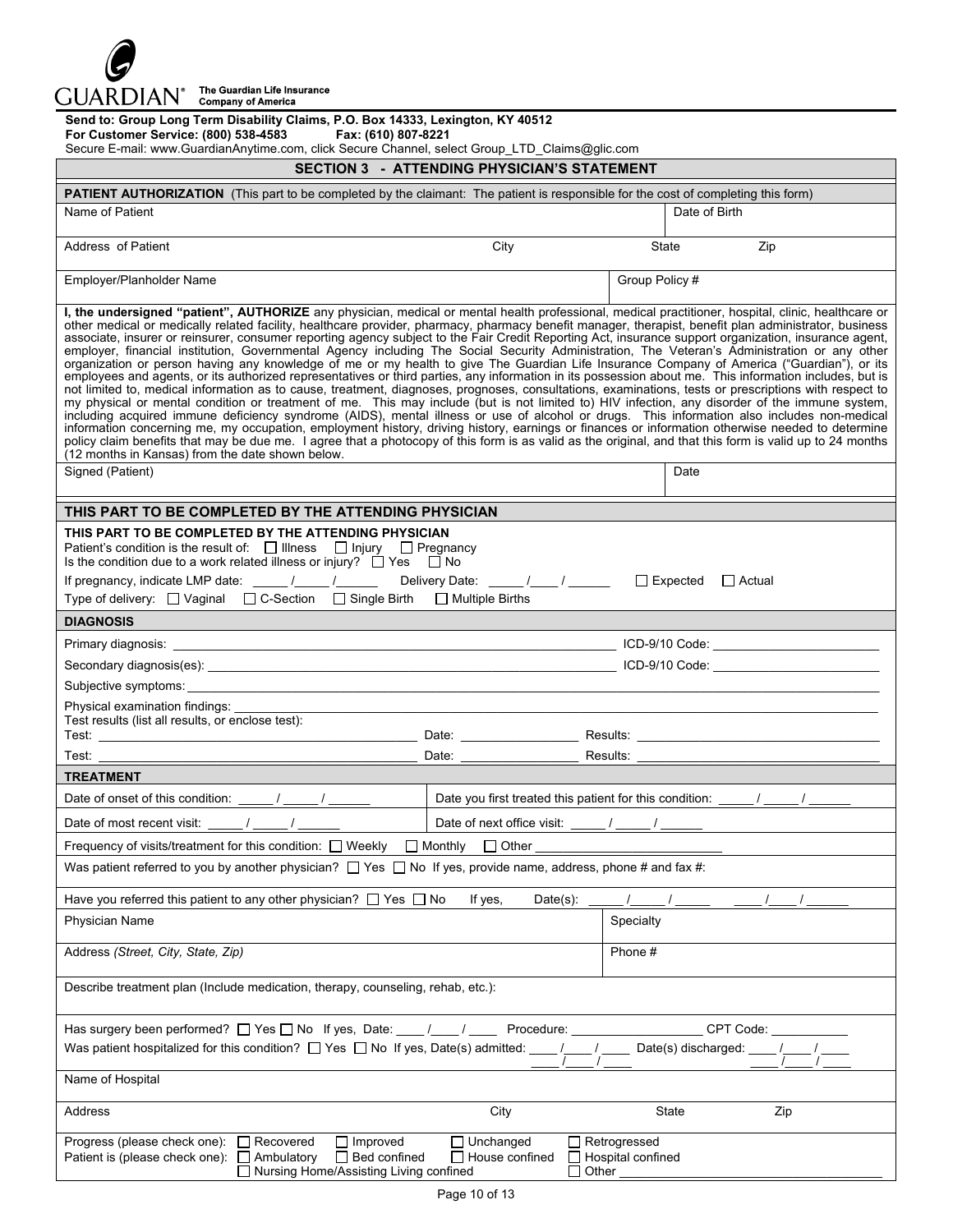| <b>LEVEL OF FUNCTIONAL IMPAIRMENT</b>                                                                                                                                                                                                                                                                                                                                                                                                                                                                                                                                                                                                                       |                                                                                  |                                        |                              |                                                        |         |                                                                                                                                                                                                                                                                                                                                                                                                                                                            |
|-------------------------------------------------------------------------------------------------------------------------------------------------------------------------------------------------------------------------------------------------------------------------------------------------------------------------------------------------------------------------------------------------------------------------------------------------------------------------------------------------------------------------------------------------------------------------------------------------------------------------------------------------------------|----------------------------------------------------------------------------------|----------------------------------------|------------------------------|--------------------------------------------------------|---------|------------------------------------------------------------------------------------------------------------------------------------------------------------------------------------------------------------------------------------------------------------------------------------------------------------------------------------------------------------------------------------------------------------------------------------------------------------|
| Did you advise the patient to                                                                                                                                                                                                                                                                                                                                                                                                                                                                                                                                                                                                                               | a) reduce work hours?                                                            |                                        | $\Box$ Yes $\Box$ No         | If yes, as of what date? $\frac{1}{2}$ / $\frac{1}{2}$ |         |                                                                                                                                                                                                                                                                                                                                                                                                                                                            |
|                                                                                                                                                                                                                                                                                                                                                                                                                                                                                                                                                                                                                                                             | b) cease work?                                                                   |                                        | $\Box$ Yes $\Box$ No         | If yes, as of what date? $\frac{1}{2}$ / $\frac{1}{2}$ |         |                                                                                                                                                                                                                                                                                                                                                                                                                                                            |
|                                                                                                                                                                                                                                                                                                                                                                                                                                                                                                                                                                                                                                                             | c) work light duty?                                                              |                                        | $\Box$ Yes $\Box$ No         |                                                        |         |                                                                                                                                                                                                                                                                                                                                                                                                                                                            |
| Degree of Physical Impairment: In an 8-hour work day, your patient can:                                                                                                                                                                                                                                                                                                                                                                                                                                                                                                                                                                                     |                                                                                  |                                        |                              |                                                        |         |                                                                                                                                                                                                                                                                                                                                                                                                                                                            |
| $\square$ 1-10<br>Lift/carry (in pounds)<br>Push/pull (in pounds)<br>$\square$ 1-10                                                                                                                                                                                                                                                                                                                                                                                                                                                                                                                                                                         | $\square$ 11-20<br>$\square$ 11-20                                               | $\Box$ 21-50<br>$\Box$ 21-50           | $\Box$ 51-75<br>$\Box$ 51-75 | $\Box$ 76+<br>$\Box$ 76+                               |         |                                                                                                                                                                                                                                                                                                                                                                                                                                                            |
|                                                                                                                                                                                                                                                                                                                                                                                                                                                                                                                                                                                                                                                             | Total hours with positional changes                                              |                                        |                              |                                                        |         |                                                                                                                                                                                                                                                                                                                                                                                                                                                            |
| Sit<br>6<br>8<br>7<br>Stand<br>$\overline{7}$<br>6<br>8<br>Walk<br>6<br>87                                                                                                                                                                                                                                                                                                                                                                                                                                                                                                                                                                                  | 5<br>4 3 2 1<br>5 4 3 2 1<br>5 4 3 2 1                                           | (hrs)<br>(hrs)<br>(hrs)                |                              |                                                        |         |                                                                                                                                                                                                                                                                                                                                                                                                                                                            |
| 6<br>Alternately sit/stand 8 7                                                                                                                                                                                                                                                                                                                                                                                                                                                                                                                                                                                                                              | 5 4 3 2 1                                                                        | (hrs)                                  |                              |                                                        |         |                                                                                                                                                                                                                                                                                                                                                                                                                                                            |
| Bend/stoop:<br>$\Box$ Never<br>$\Box$ Never<br>Reach:<br>$\Box$ Never<br>Drive:<br>$\Box$ Right<br>Dominant Hand:                                                                                                                                                                                                                                                                                                                                                                                                                                                                                                                                           | $\Box$ Occasionally<br>$\Box$ Occasionally<br>$\Box$ Occasionally<br>$\Box$ Left | $\Box$ Frequently<br>$\Box$ Frequently | $\Box$ Frequently            |                                                        |         |                                                                                                                                                                                                                                                                                                                                                                                                                                                            |
| Other restrictions:                                                                                                                                                                                                                                                                                                                                                                                                                                                                                                                                                                                                                                         |                                                                                  |                                        |                              |                                                        |         |                                                                                                                                                                                                                                                                                                                                                                                                                                                            |
| Duration of restrictions:                                                                                                                                                                                                                                                                                                                                                                                                                                                                                                                                                                                                                                   |                                                                                  |                                        |                              |                                                        |         |                                                                                                                                                                                                                                                                                                                                                                                                                                                            |
| Degree of Psychiatric Impairment if applicable (check one):                                                                                                                                                                                                                                                                                                                                                                                                                                                                                                                                                                                                 |                                                                                  |                                        |                              |                                                        |         |                                                                                                                                                                                                                                                                                                                                                                                                                                                            |
| $\Box$ Inadequate information to make assessment<br>$\Box$ Essentially good functioning in all areas. Occupationally and socially effective.<br>□ Slight difficulty in occupational functioning, but generally functioning well. Has some meaningful interpersonal relationships.<br>Moderate impairment in occupational functioning. Limited in performing some occupational duties.<br>□ Major impairment in several areas—work, family relations. Avoidant behavior, neglects family, is unable to work.<br>$\Box$ Inability to function in almost all areas.<br>Current GAF (Global Assessment of Functioning): ___/90 Highest GAF in past year: ___/90 |                                                                                  |                                        |                              |                                                        |         |                                                                                                                                                                                                                                                                                                                                                                                                                                                            |
| Do you believe that this patient is competent to endorse checks and direct the use of the proceeds? $\Box$ Yes $\Box$ No                                                                                                                                                                                                                                                                                                                                                                                                                                                                                                                                    |                                                                                  |                                        |                              |                                                        |         |                                                                                                                                                                                                                                                                                                                                                                                                                                                            |
| Degree of Cardiac Functional Impairment (check one):                                                                                                                                                                                                                                                                                                                                                                                                                                                                                                                                                                                                        |                                                                                  |                                        |                              |                                                        |         |                                                                                                                                                                                                                                                                                                                                                                                                                                                            |
| □ Class 1 (No limitation); □ Class 2 (Slight limitation); □ Class 3 (Marked limitation); □ Class 4 (Complete limitation)                                                                                                                                                                                                                                                                                                                                                                                                                                                                                                                                    |                                                                                  |                                        |                              |                                                        |         |                                                                                                                                                                                                                                                                                                                                                                                                                                                            |
| Please supply patient's height: ___________ weight ___________ blood pressure ______ / ______; EF _________% date ____                                                                                                                                                                                                                                                                                                                                                                                                                                                                                                                                      |                                                                                  |                                        |                              |                                                        |         |                                                                                                                                                                                                                                                                                                                                                                                                                                                            |
| <b>Return to Work Expectation</b>                                                                                                                                                                                                                                                                                                                                                                                                                                                                                                                                                                                                                           |                                                                                  |                                        |                              |                                                        |         |                                                                                                                                                                                                                                                                                                                                                                                                                                                            |
| In your opinion, does the patient have some capacity for work: $\Box$ Yes $\Box$ No                                                                                                                                                                                                                                                                                                                                                                                                                                                                                                                                                                         |                                                                                  |                                        |                              |                                                        |         |                                                                                                                                                                                                                                                                                                                                                                                                                                                            |
| If yes, as of what date: ____/ ____/ ______/ $\Box$ Full-time ____/ ____/ _____/ $\Box$ Part-time<br>If no, when do you anticipate the patient will have capacity for work? $\underline{\qquad \qquad }$ / $\underline{\qquad \qquad }$ $\Box$ Full-time $\Box$ Part-time $\Box$ Never                                                                                                                                                                                                                                                                                                                                                                      |                                                                                  |                                        |                              |                                                        |         |                                                                                                                                                                                                                                                                                                                                                                                                                                                            |
|                                                                                                                                                                                                                                                                                                                                                                                                                                                                                                                                                                                                                                                             |                                                                                  |                                        |                              |                                                        |         |                                                                                                                                                                                                                                                                                                                                                                                                                                                            |
| HELP TO EXPEDITE THE CLAIM PROCESSING AND REDUCE ADDITIONAL REQUESTS AND FOLLOW UP.                                                                                                                                                                                                                                                                                                                                                                                                                                                                                                                                                                         |                                                                                  |                                        |                              |                                                        |         | PLEASE ATTACH PERTINENT MEDICAL RECORDS INCLUDING, BUT NOT LIMITED TO, PROGRESS NOTES, DIAGNOSTIC TEST RESULTS,<br>DISCHARGE SUMMARIES, OPERATIVE REPORTS, CONSULTATION REPORTS AND MENTAL STATUS EXAM (IF APPLICABLE). THIS WILL                                                                                                                                                                                                                          |
| Physician's Name                                                                                                                                                                                                                                                                                                                                                                                                                                                                                                                                                                                                                                            |                                                                                  |                                        |                              | Degree                                                 |         | Specialty                                                                                                                                                                                                                                                                                                                                                                                                                                                  |
| Address                                                                                                                                                                                                                                                                                                                                                                                                                                                                                                                                                                                                                                                     |                                                                                  |                                        |                              | City                                                   | State   | Zip                                                                                                                                                                                                                                                                                                                                                                                                                                                        |
|                                                                                                                                                                                                                                                                                                                                                                                                                                                                                                                                                                                                                                                             |                                                                                  |                                        |                              |                                                        |         |                                                                                                                                                                                                                                                                                                                                                                                                                                                            |
| Telephone #                                                                                                                                                                                                                                                                                                                                                                                                                                                                                                                                                                                                                                                 |                                                                                  | Fax#                                   |                              |                                                        | Tax ID# |                                                                                                                                                                                                                                                                                                                                                                                                                                                            |
| Remarks:                                                                                                                                                                                                                                                                                                                                                                                                                                                                                                                                                                                                                                                    |                                                                                  |                                        |                              |                                                        |         |                                                                                                                                                                                                                                                                                                                                                                                                                                                            |
| <b>FRAUD NOTICE</b>                                                                                                                                                                                                                                                                                                                                                                                                                                                                                                                                                                                                                                         |                                                                                  |                                        |                              |                                                        |         |                                                                                                                                                                                                                                                                                                                                                                                                                                                            |
| fraudulent insurance act, which is a crime, and may also be subject to civil penalties, or denial of insurance benefits.                                                                                                                                                                                                                                                                                                                                                                                                                                                                                                                                    |                                                                                  |                                        |                              |                                                        |         | Any person who knowingly and with intent to defraud any insurance company or other person files an application for insurance or statements of<br>claim containing any materially, false information, or conceals for purpose of misleading information concerning any fact material thereto, commits a                                                                                                                                                     |
| penalty not to exceed five thousand dollars and the stated value of the claim for each such violation.                                                                                                                                                                                                                                                                                                                                                                                                                                                                                                                                                      |                                                                                  |                                        |                              |                                                        |         | The laws of New York require the following statement appear: Any person who knowingly and with intent to defraud any insurance company or<br>other person files an application for insurance or statement of claim containing any materially false information, or conceals for the purpose of<br>misleading, information concerning any fact material thereto, commits a fraudulent insurance act, which is a crime, and shall also be subject to a civil |
| x                                                                                                                                                                                                                                                                                                                                                                                                                                                                                                                                                                                                                                                           |                                                                                  |                                        |                              |                                                        |         |                                                                                                                                                                                                                                                                                                                                                                                                                                                            |
| Signature of Physician (no stamp)                                                                                                                                                                                                                                                                                                                                                                                                                                                                                                                                                                                                                           |                                                                                  |                                        |                              |                                                        |         |                                                                                                                                                                                                                                                                                                                                                                                                                                                            |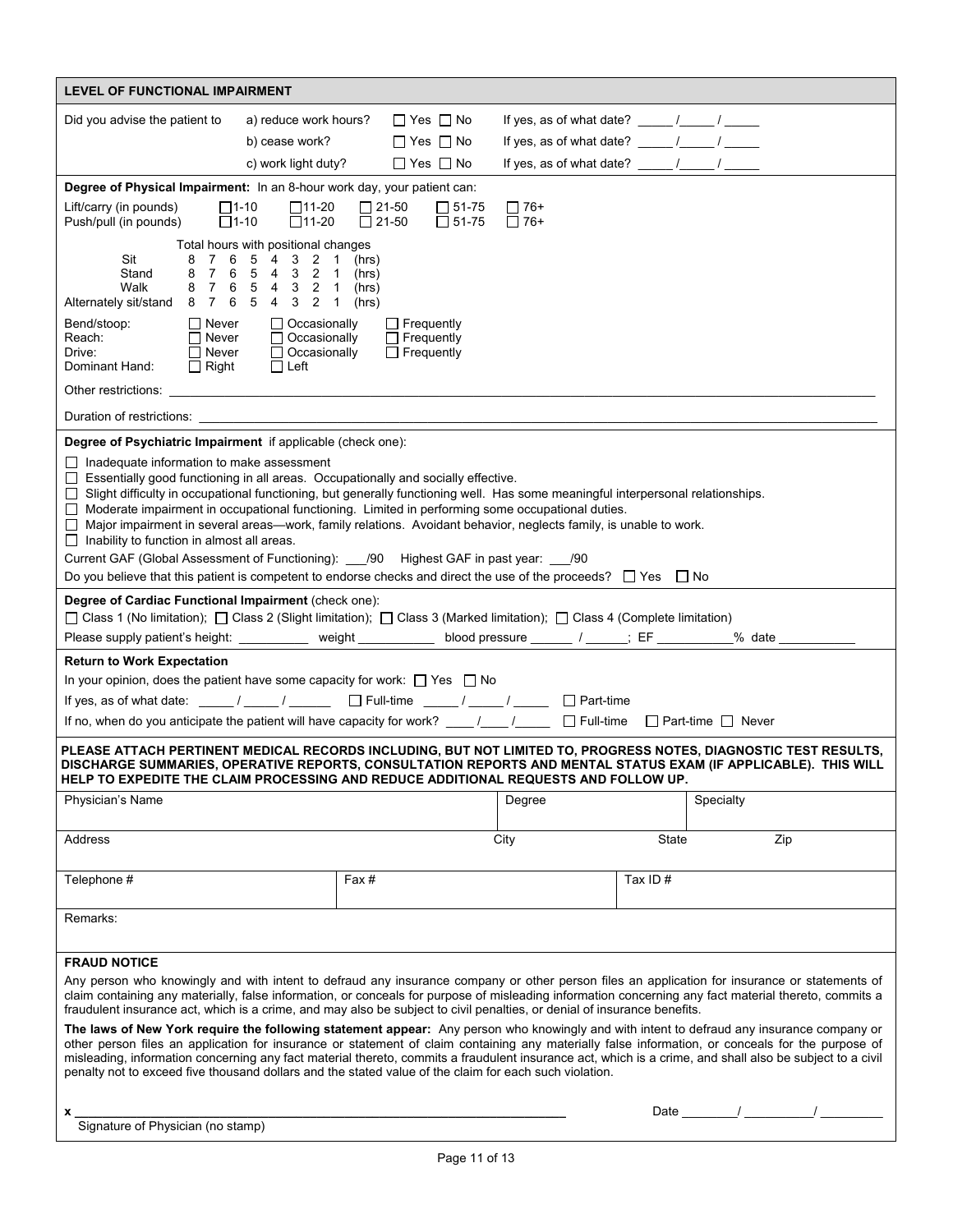# **Fraud Warning Statements**

#### **The laws of several states require the following statements to appear on the claim form:**

**Alabama:** Any person who knowingly presents a false or fraudulent claim for payment of a loss or benefit or who knowingly presents false information in an application for insurance is guilty of a crime and may be subject to restitution fines or confinement in prison, or any combination thereof.

**Arizona:** For your protection Arizona law requires the following statement to appear on this form. Any person who knowingly presents a false or fraudulent claim for payment of a loss is subject to criminal and civil penalties.

**California:** For your protection California law requires the following to appear on this form: The falsity of any statement in the application shall not bar the right to recovery under the policy unless such false statement was made with actual intent to deceive or unless it materially affected either the acceptance of the risk or the hazard assumed by the insurer.

**Colorado:** It is unlawful to knowingly provide false, incomplete, or misleading facts or information to an insurance company for the purpose of defrauding or attempting to defraud the company. Penalties may include imprisonment, fines, denial of insurance and civil damages. Any insurance company or agent of an insurance company who knowingly provides false, incomplete, or misleading facts or information to a policyholder or claimant for the purpose of defrauding or attempting to defraud the policyholder or claimant with regard to a settlement or award payable from insurance proceeds shall be reported to the Colorado Division of Insurance within the Department of Regulatory Agencies.

**Connecticut, Iowa, Kansas, Nebraska, Oregon, and Vermont:** Any person who knowingly, and with intent to defraud any insurance company or other person, files an application of insurance or statement of claim containing any materially false information or conceals, for the purpose of misleading, information concerning any fact material thereto, may be guilty of a fraudulent insurance act, which may be a crime, and may also be subject to civil penalties.

**Delaware, Indiana and Oklahoma:** WARNING: Any person who knowingly, and with the intent to injure, defraud or deceive any insurer, makes any claim for the proceeds of an insurance policy containing any false, incomplete or misleading information is guilty of a felony.

**District of Columbia:** WARNING: It is a crime to provide false or misleading information to an insurer for the purpose of defrauding the insurer or any other person. Penalties include imprisonment and/or fines. In addition, an insurer may deny insurance benefits, if false information materially related to a claim was provided by the applicant.

**Florida:** Any person who knowingly and with intent to injure, defraud, or deceive any insurer files a statement of claim or an application containing any false, incomplete, or misleading information is guilty of a felony of the third degree.

**Kentucky:** Any person who knowingly and with intent to defraud any insurance company or other person files a statement of claim containing any materially false information or conceals, for the purpose of misleading, information concerning any fact material thereto commits a fraudulent insurance act, which is a crime.

**Louisiana and Texas:** Any person who knowingly presents a false or fraudulent claim for payment of a loss or benefit is guilty of a crime and may be subject to fines and confinements in state prison.

**New Mexico**: Any person who knowingly presents a false or fraudulent claim for payment or a loss or benefit or knowingly presents false information in an application for insurance is guilty of a crime and may be subject to civil fines and criminal penalties or denial of insurance benefits.

**Maine, Tennessee, Virginia and Washington:** It is a crime to knowingly provide false, incomplete or misleading information to an insurance company for the purpose of defrauding the company. Penalties may include imprisonment, fines or a denial of insurance benefit.

**Maryland:** Any person who knowingly or willfully presents a false or fraudulent claim for payment of a loss or benefit or knowingly or willfully presents false information in an application for insurance is guilty of a crime and may be subject to fines and confinement in prison.

**Minnesota:** A person who files a claim with intent to defraud or helps commit a fraud against an insurer is guilty of a crime.

**New Hampshire:** Any person who, with a purpose to injure, defraud or deceive any insurance company, files a statement of claim containing any false, incomplete or misleading information is subject to prosecution and punishment for insurance fraud, as provided in N.H. Rev. Stat. Ann. § 638:20.

**New Jersey:** Any person who knowingly files a statement of claim containing any false or misleading information is subject to criminal and civil penalties.

**Ohio:** Any person who with intent to defraud or knowing that he/she is facilitating a fraud against an insurer, submits an application or files a claim containing a false or deceptive statement is guilty of insurance fraud.

**Pennsylvania:** Any person who knowingly and with intent to defraud any insurance company or other person files an application for insurance or statement of claim containing any materially false information or conceals for the purpose of misleading, information concerning any fact material thereto commits a fraudulent insurance act, which is a crime and subjects such person to criminal and civil penalties.

**Rhode Island:** Any person who knowingly and willfully presents a false or fraudulent claim for payment of a loss or benefit or knowingly and willfully presents false information in an application for insurance is guilty of a crime and may be subject to fines and confinement in prison.